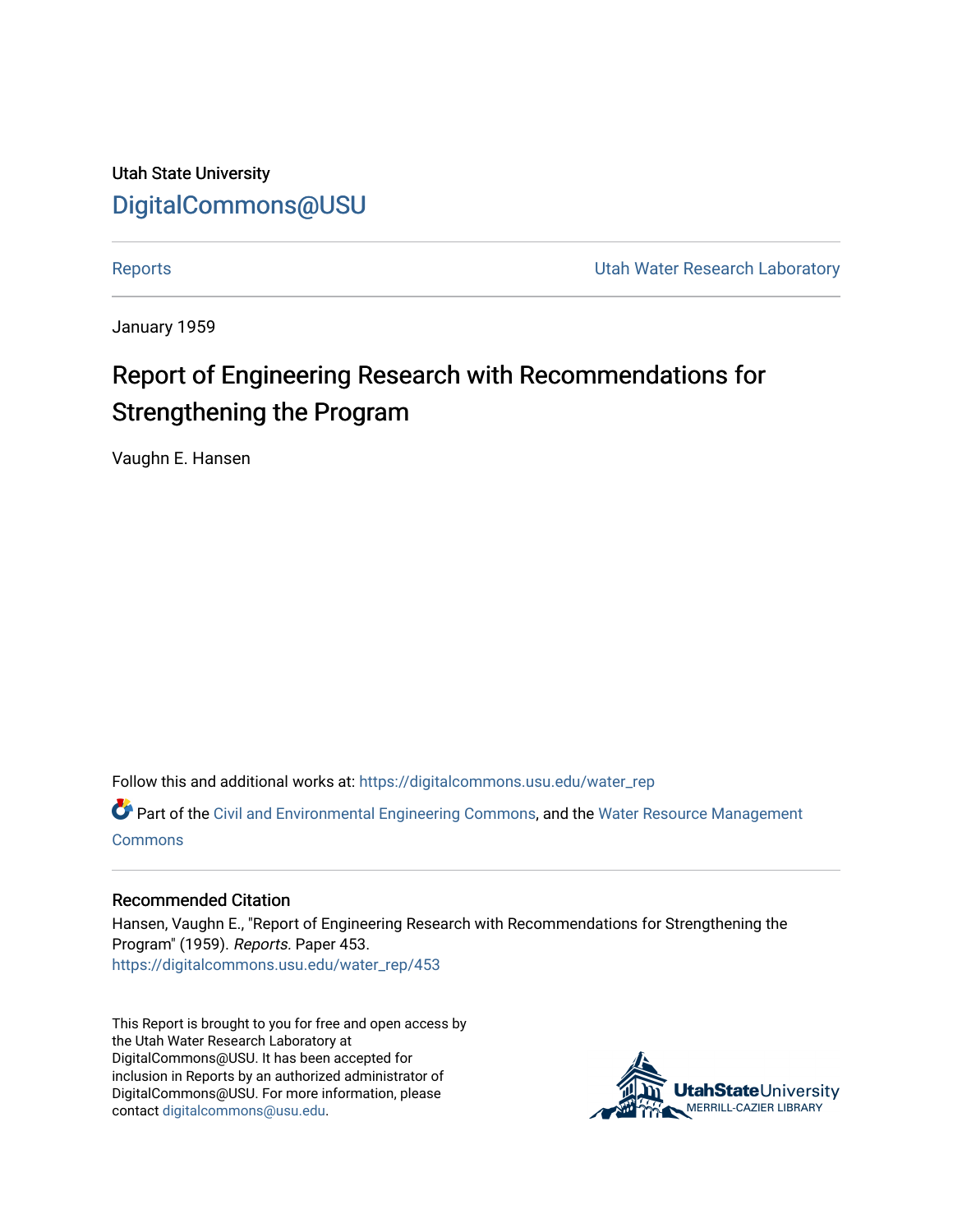

# REPORT OF ENGINEERING RESEARCH

# WITH RECOMMENDA TIONS FOR

#### STRENGTHENING THE PROGRAM

Prepared by

Vaughn E. Hansen Director

June 1959

Engineering Experiment Station College of Engineering Utah State University Logan, Utah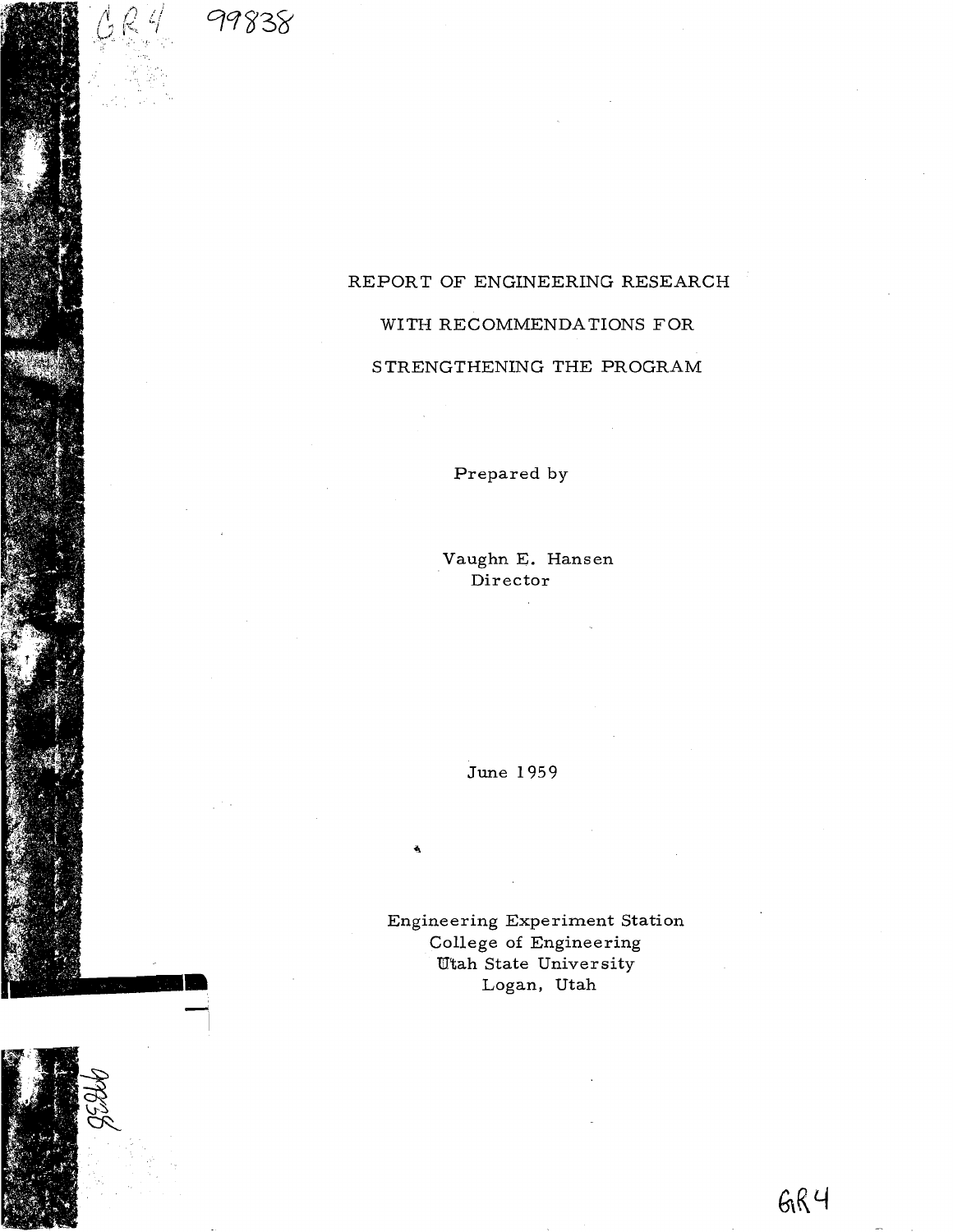# Report of Ehgineering Research

with

# Recommendations for Strengthening the Program

Prepared by

Vaughn **E.** Hansen Director

June 1959

Engineering Experiment Station College of Engineering Utah State University Logan, Utah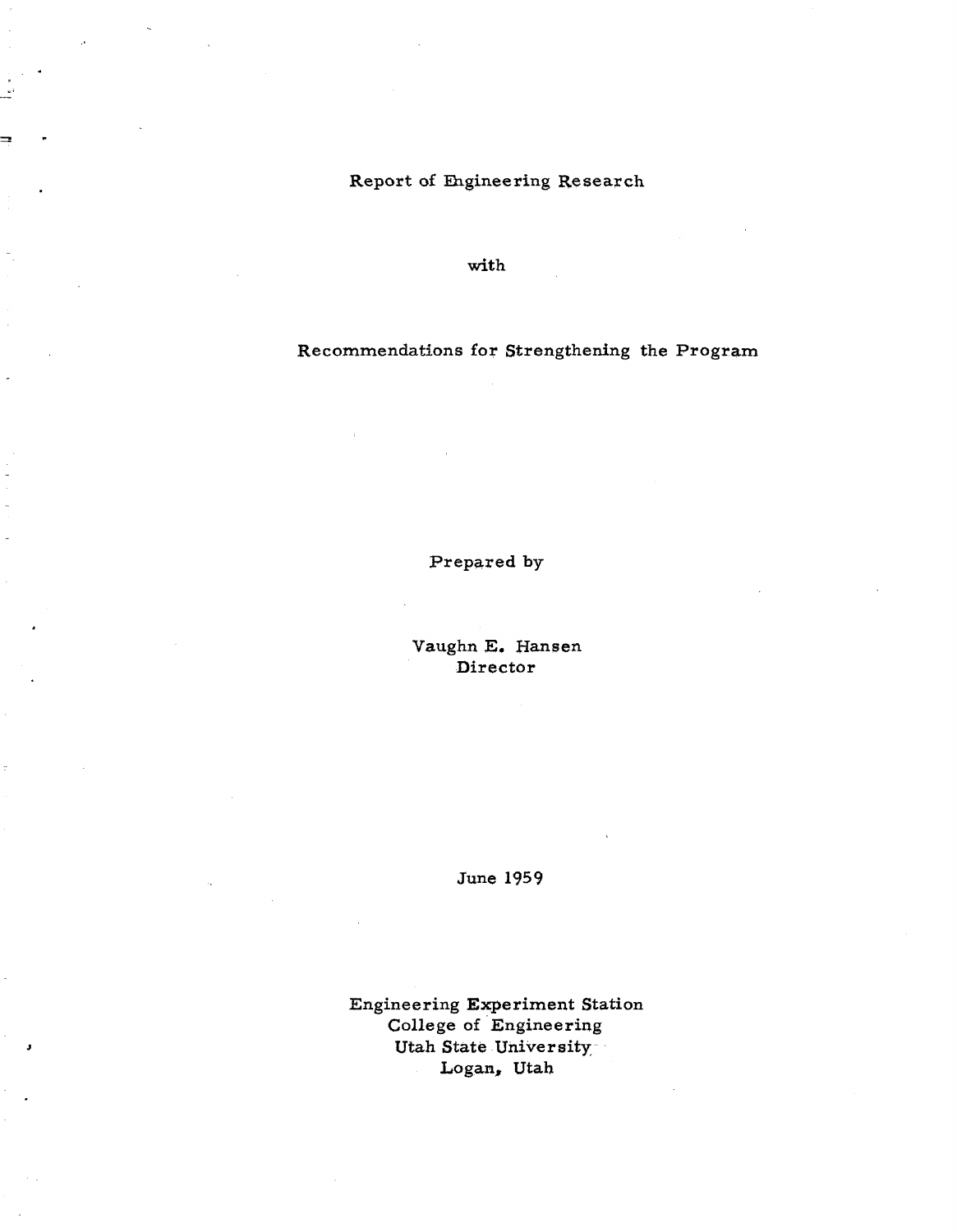#### **CONTENTS**

| Progress of Engineering Research.<br>$\bullet$ .<br><br><br><br><br><br><br><br><br><br><br><br><br><br><br><br>$\bullet$ | $\bullet$ . The set of $\bullet$ |                                       |   |
|---------------------------------------------------------------------------------------------------------------------------|----------------------------------|---------------------------------------|---|
| Program of the Utah Scientific Research Foundation.                                                                       |                                  | $\bullet$                             |   |
| Research Organizational Plan for Engineering Research                                                                     |                                  | $\bullet$ and $\bullet$               |   |
| Necessity for Well-Equipped Shops.<br>$\bullet\qquad\qquad\bullet\qquad\bullet\qquad\bullet\qquad\bullet$                 |                                  |                                       | 6 |
| Land and Buildings Needed for Expansion<br>$\bullet$ and the state $\bullet$<br>$\bullet$                                 |                                  | $\bullet$ and $\bullet$ and $\bullet$ |   |
| Summary of Major Needs<br>$\bullet \qquad \qquad \bullet \qquad \bullet$<br>$\bullet$ and the set of $\bullet$            |                                  |                                       |   |

#### **TABLES**

 $\mathbf{1}$ Summary of Engineering Experiment Station Program from 1945 to 1960  $\mathbf{z}$ Financial Summary of Engineering Experiment Station  $3<sup>1</sup>$ Contract Research of the Engineering Experiment Station  $\overline{\mathbf{4}}$ Total Gross Income of the Utah Scientific Research Foundation, 1955-59  $5<sub>5</sub>$ Estimated Gross Income of the Utah Scientific Research Foundation during 1959 6 Research Projects of the Engineering Experiment Station

Research Studies, 1952-55, of the Engineering Experiment Station  $\overline{7}$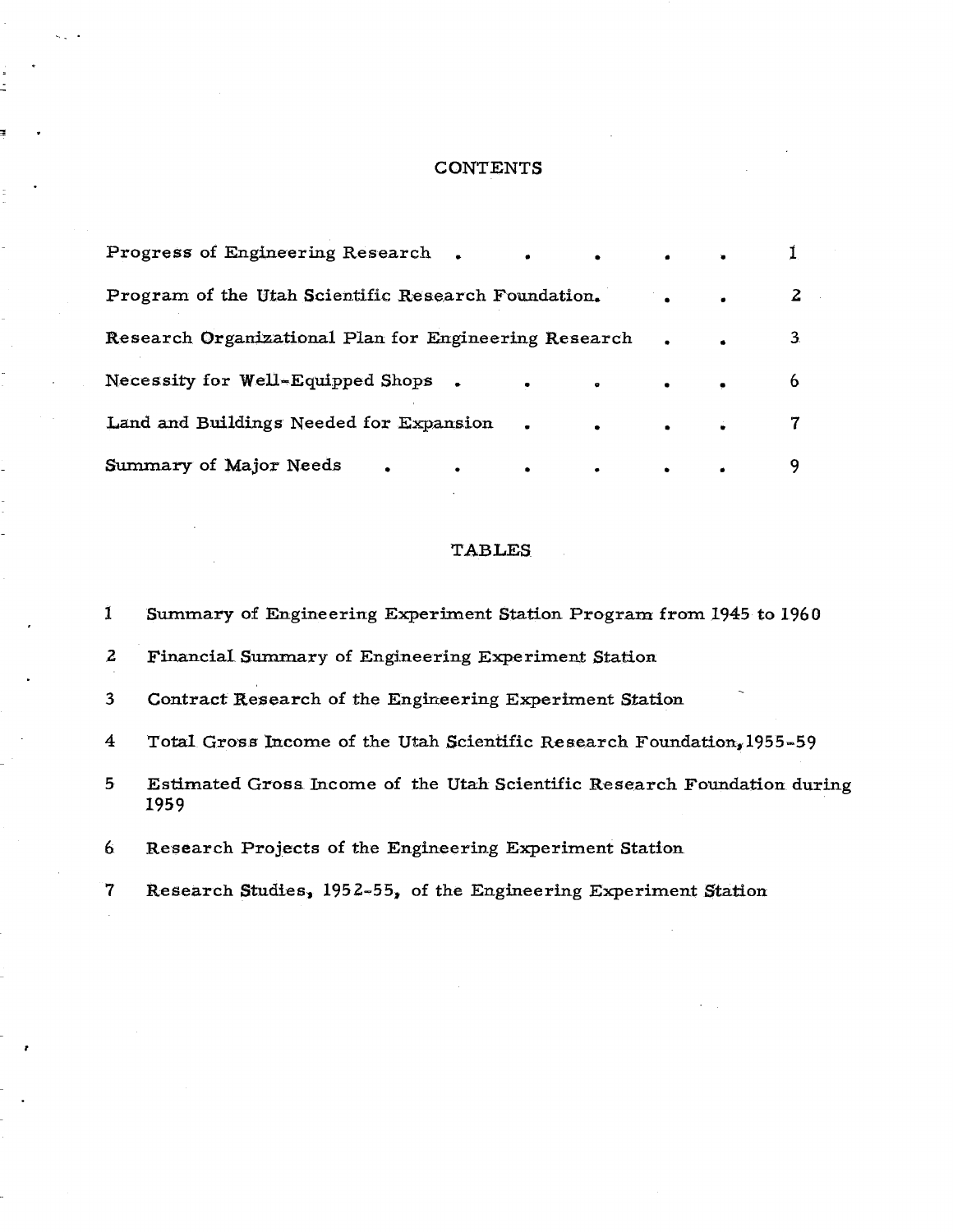#### PROGRESS OF ENGINEERING RESEARCH

The growth initiated with the reorganization of the Engineering Experiment Station in 1957-58 has been steady and consistant through 1958-59. Every sign points to continued expansion through the coming year. This growth is shown in Table 1. The number of active projects this year has increased to nineteen, the funds allocated for Engineering research were \$53, 861 plus \$17, 8Z6 fo contract research, exclusive of approximately \$75,000 in the Agricultural Experiment Station. The number of staff members engaged in research is now twelve. Contract research money has been obtained to finance four projects which were financed previously with Uniform School Funds.

Funds now available for research during 1959-60 total \$96,147, with an additional \$ZZ8, 860 under negotiation and development. There is good reason to believe that winthin six months as much as  $$146,000$  should be procured of the \$228,860 pending. Thus the program of the Engineering Experiment Station could well reach \$23'3, 000 by January, 1960. These estimates do not include any of the funds expected within the framework of the Utah Scientific Research Foundation. The division of funds is shown in Table 2, and the contract research in Table 3.

A list of project numbers, titles, and leader is appended as Table 6, and

1.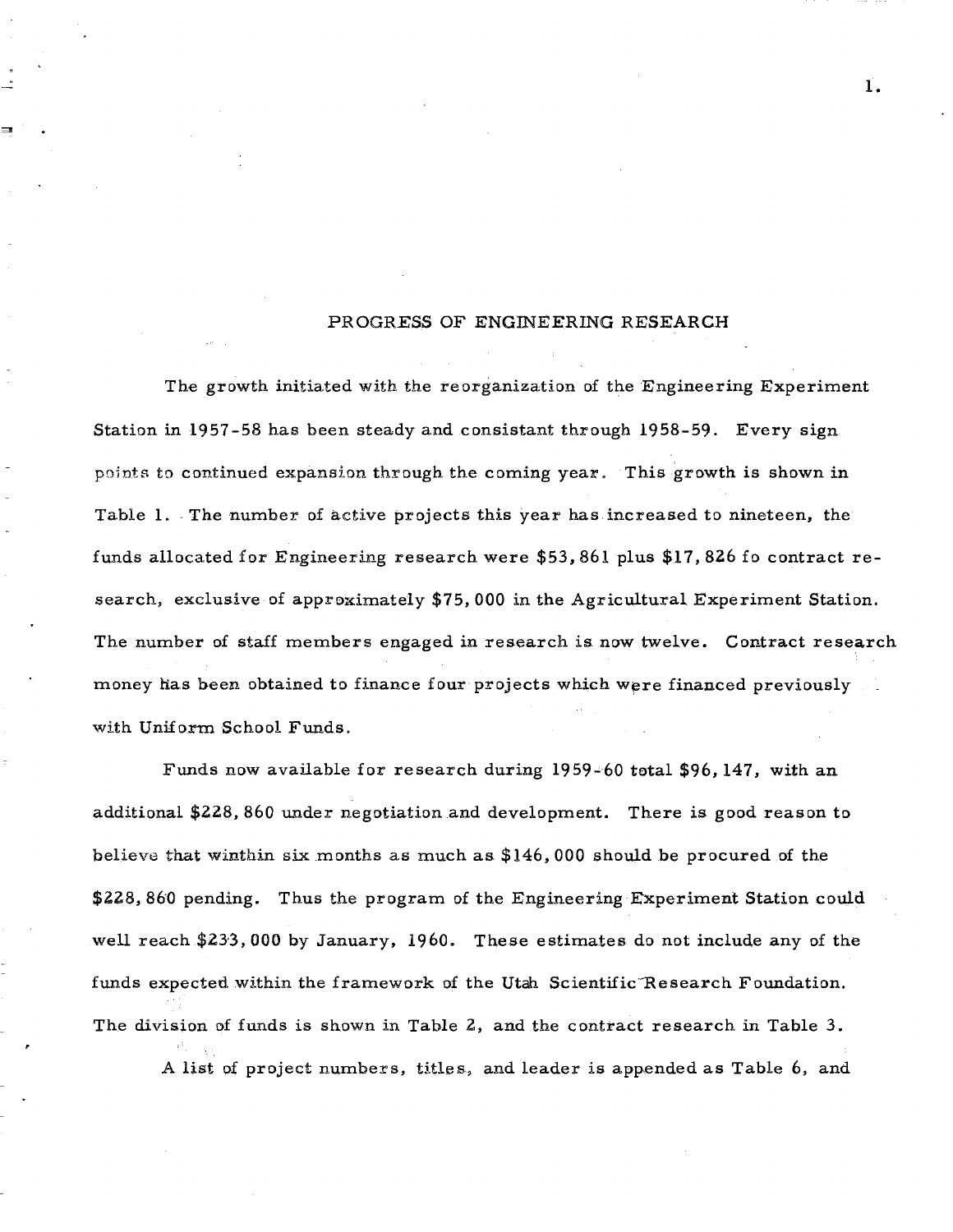the research studies from 1952 to 1955 are appended as Table 7. These are included to summarize the type of projects under study and to make readily available a brief history of activity since 1952.

#### PROGRAM OF THE UTAH SCIENTIFIC RESEARCH FOUNDATION

An outline of the magnitude and general operation of the Foundation is presented to 'explain the need to coordinate this program with the program of the Engineering Experiment Station for the mutual benefit of both units.

Table,4 shows the growth in the program of the Foundation through the period 1955 to 1959; it is evident that the Foundation now has an annual gross business in excess of  $$225,000$ . Table 5, showing the possible program within 1959 to be 525,000, illustrates that significant growth can also be expected this year, as well as in the future.

A close look at the operation of the Foundation also shows wide fluctuation in the program from quarter to quarter during the year, due to the seasonal nature of the Snowmobile program. Greater diversity of operation is essential to a stable program. The creative genius of Mr. James H. Hardman has produced several items that can serve as the basis of an expanded program. A few are listed below.

1. A general purpose, off-highway vehicle can be developed, utilizing the concepts and basic designs of the Snowmobile.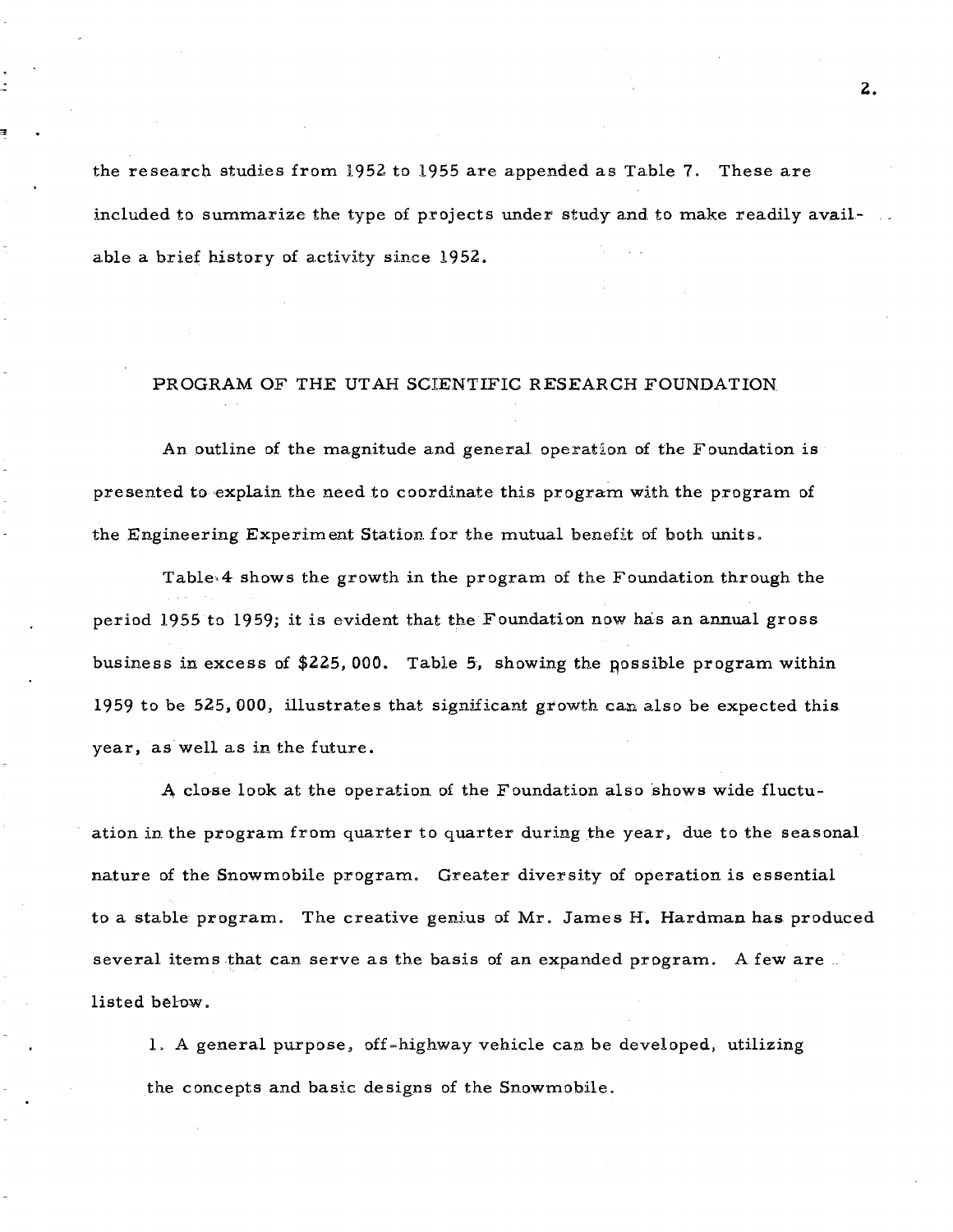2. A combustion engine, involving the motion transformer mechanism is a reality. One has been developed; adaptation can be made to a wide range of sizes from an engine for small cars to an engine for large military tanks.

3. The power lane now used in the Snowmobile can be used in many places. One of the most promising uses is as a power divider in commercial crawler-type tractors. Also, it can be used as a power take-off. 4. The suspension system now used in the Snowmobile has several applications. A modification of this design is now being studied by Thiokol and the Space Technology Laboratory to determine its utility for ground support equipment handling rocket motors.

Development of these real potentials necessitates close support of the Research Foundation by the Engineering Experiment Station and the Engineering staff. In like manner, full development of the program of the Engineering Experiment Station requires the support of the Foundation. The following section outlines an organizational pattern under which this needed cooperative action can be obtained.

#### RESEARCH ORGANIZATIONAL PLAN FOR ENGINEERING RESEARCH

The organizational pattern shown on the following page has been developed in close council with Mr. James Hardman, Project Director of the Foundation. It will be noted that the program is divided into two basic units; one is under the Utah

3.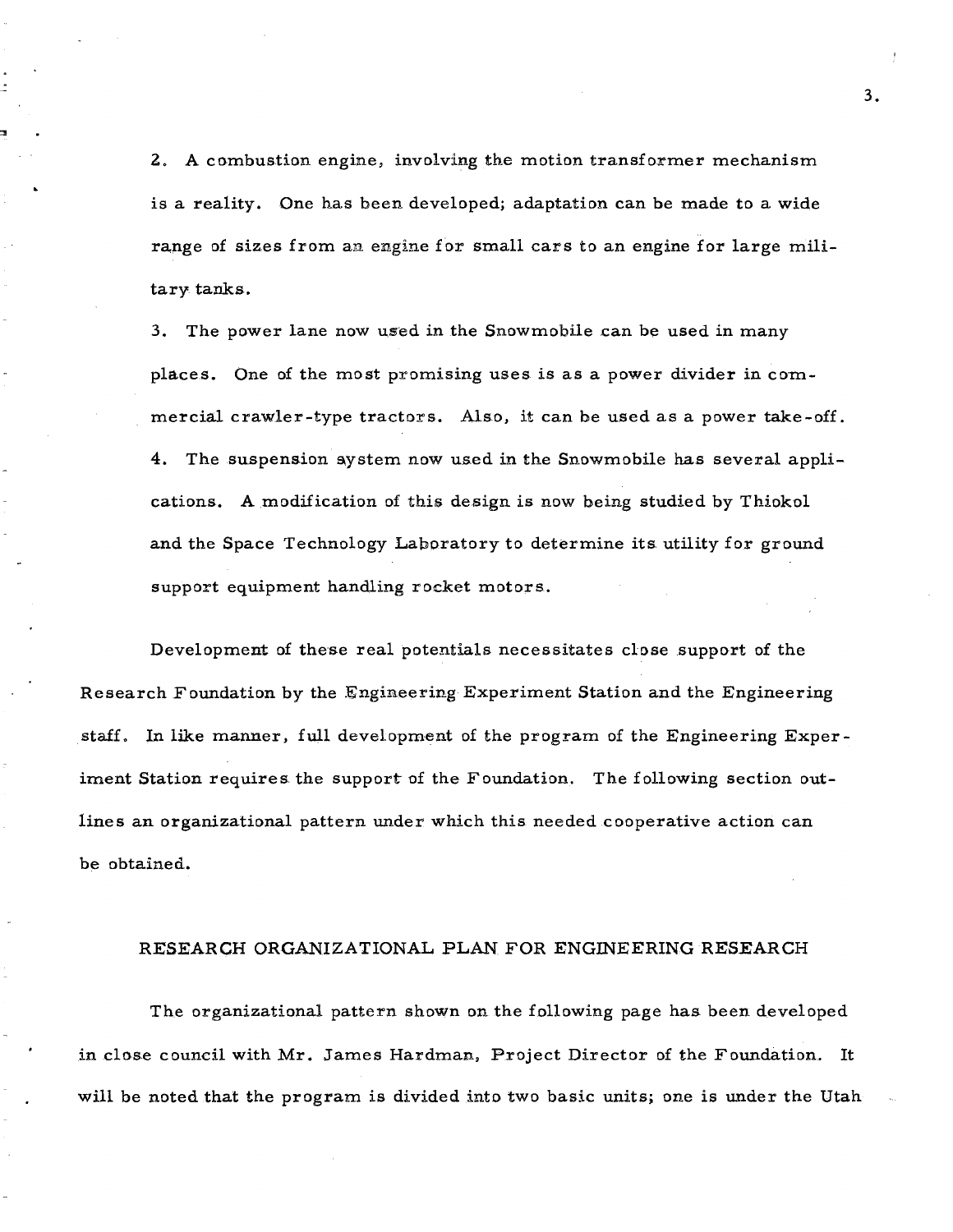# Research Organizational Plan

for

### Engineering Research

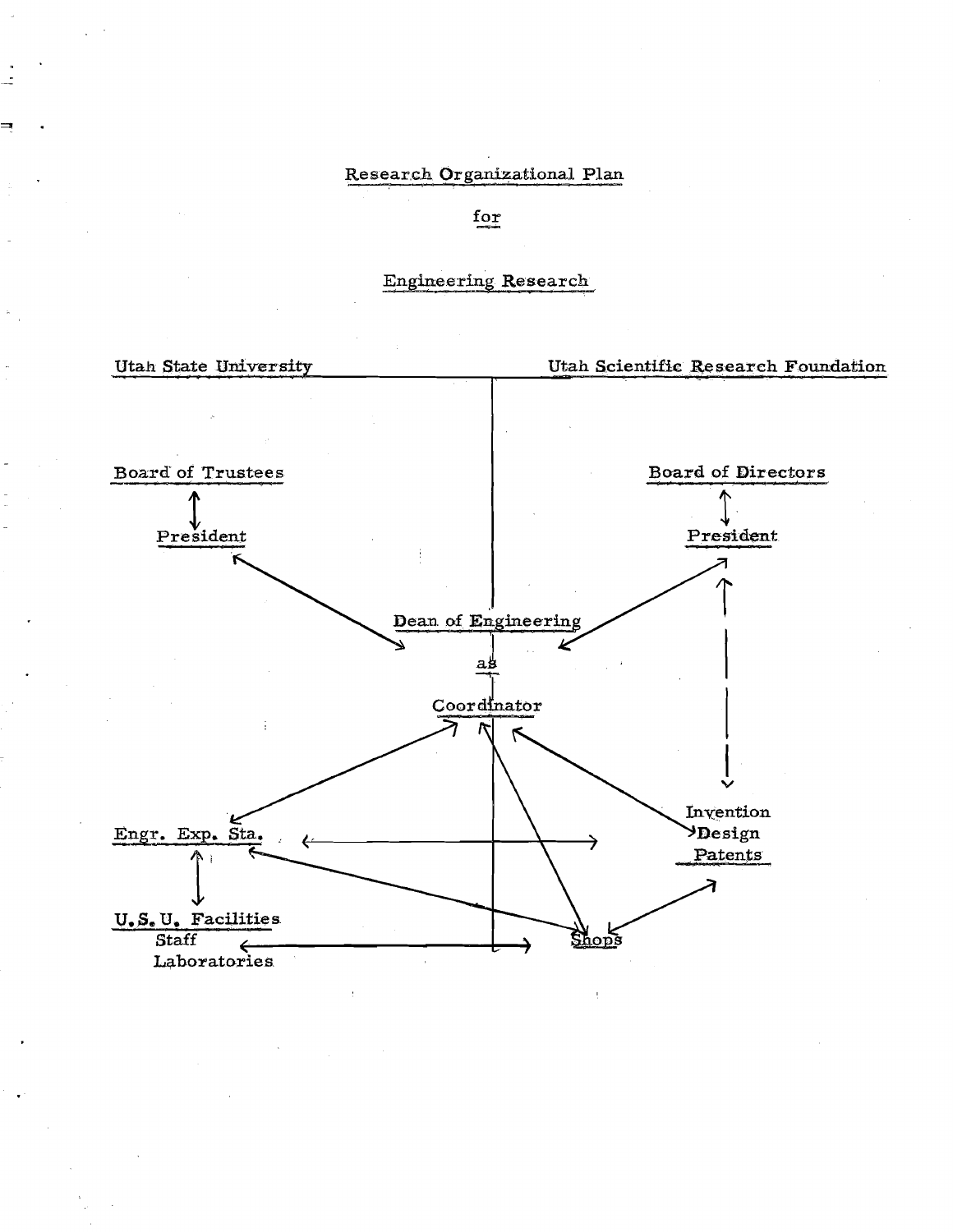State University, the other under the Utah Scientific Research Foundation. It is highly desirable to have the two as separate but cooperating units. The key in this coordinated program is the Dean of Engineering, who would represent the presidents of both organizations. The chart outlines two complementary components under the jurisdiction of the Utah Scientific Research Foundation. One is the Invention, Design, and Patent Section, and the other is the Mechanical and Fabrication Shops. However, the shops would be a flexible organization, primarily geared for production and support for the Invention, Design, and Patent Section of the Foundation, the Engineering Experiment Station, and the other facilities of the University.

In order to further facilitate the program of the Foundation, it is urged that a Shop Superintendent be appointed to relieve Mr. Hardman of the detailed duties of this activity, thereby permitting him to devote more of his time to the creative development for which he is so admirably adapted.

The duties and functions of the coordinator are not fully defined in this report. Neither is the necessary authority and staff outlined. These details will need to be formulated by the coordinator utilizing as far as possible the existing staff, facilities, and organizational patterns. However, it will be impossible to obtain a functional, coordinated program unless additional staff time is allocated. This accelerated and expanding program cannot be carried by existing staff.

Another feature implicit in the organization chart is broader representation of the University on the Board of Directors of the Foundation. If the Foundation program isto be strengthened in research, it is essential that at least one, and

5.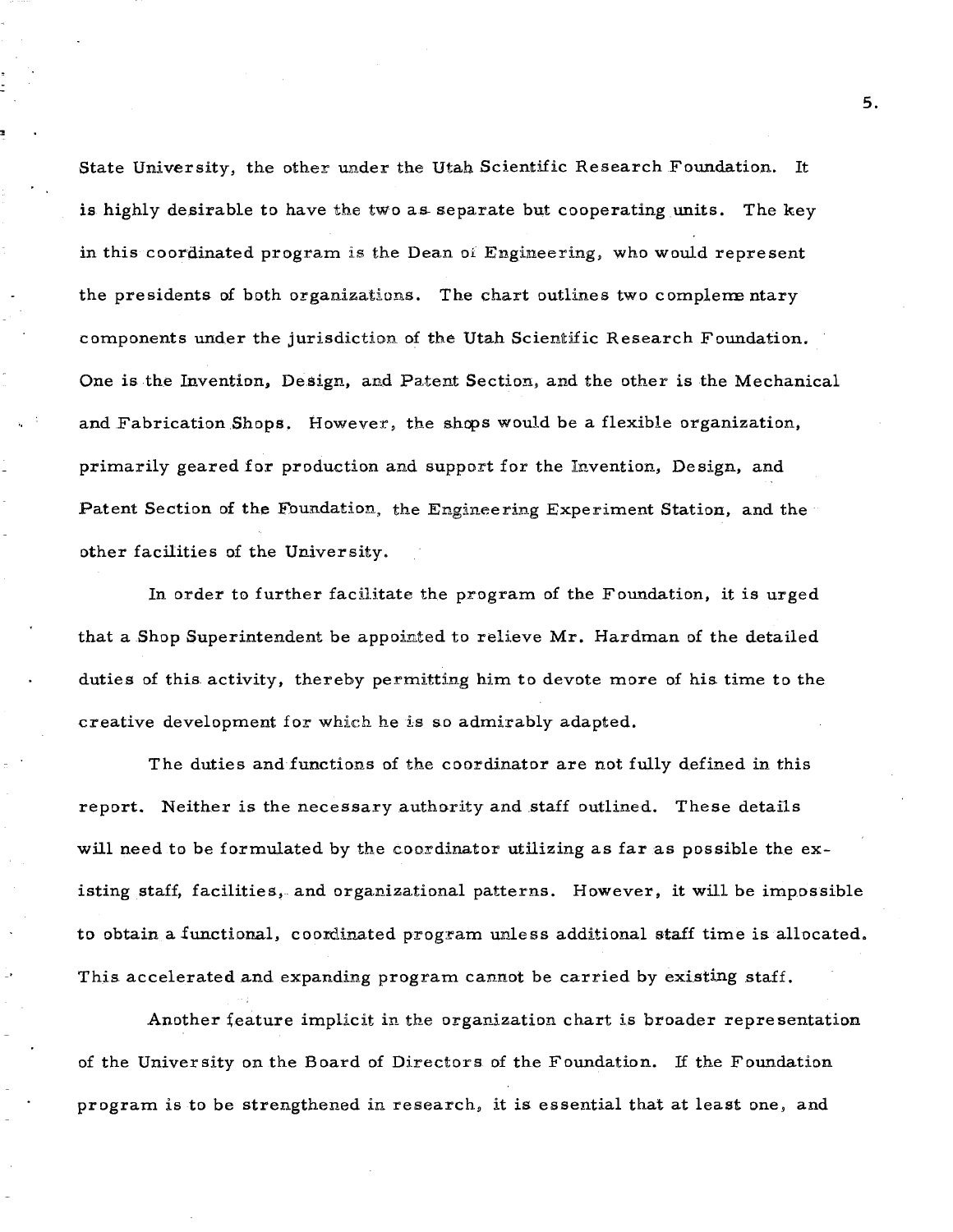preferably two, board member have strong backgrounds in research.

These changes, although not very extensive, will provide the liaison and the implementation of a program which has long been needed. It is strongly  $re$ commended that they be adopted at an early date.

#### NECESSITY FOR WELL-EQUIPPED SHOPS

The Foundation has assembled remarkable facilites for mechanical investigation and for model and prototype development, considering the handicaps under which this growth has occurred. Orders have been placed for additional machinery from government surplus properties, because capacity is needed to implement the growing research program.

Well-equipped shops are essential to an engineering research program, as well as to other research at Utah State University. The development of the Snowmobile and other off-highway vehicles, the new engine, the power lane, and the suspension systems, all require extensive development and experimentation to prove their usefulness and to create a demand so that a successful license- can be given for commercial use. Shops and machinery are not only needed for the initial prototype, but limited production is also desirable for two primary reasons: first, modification of a new design can be more easily made and evaluated without jeopardizing patent rights; second, the Foundation needs the profits from models and prototypes to pay for additional research and deveLopment and to build facilities.

When returns from patents become appreciable, less need will exist.

6.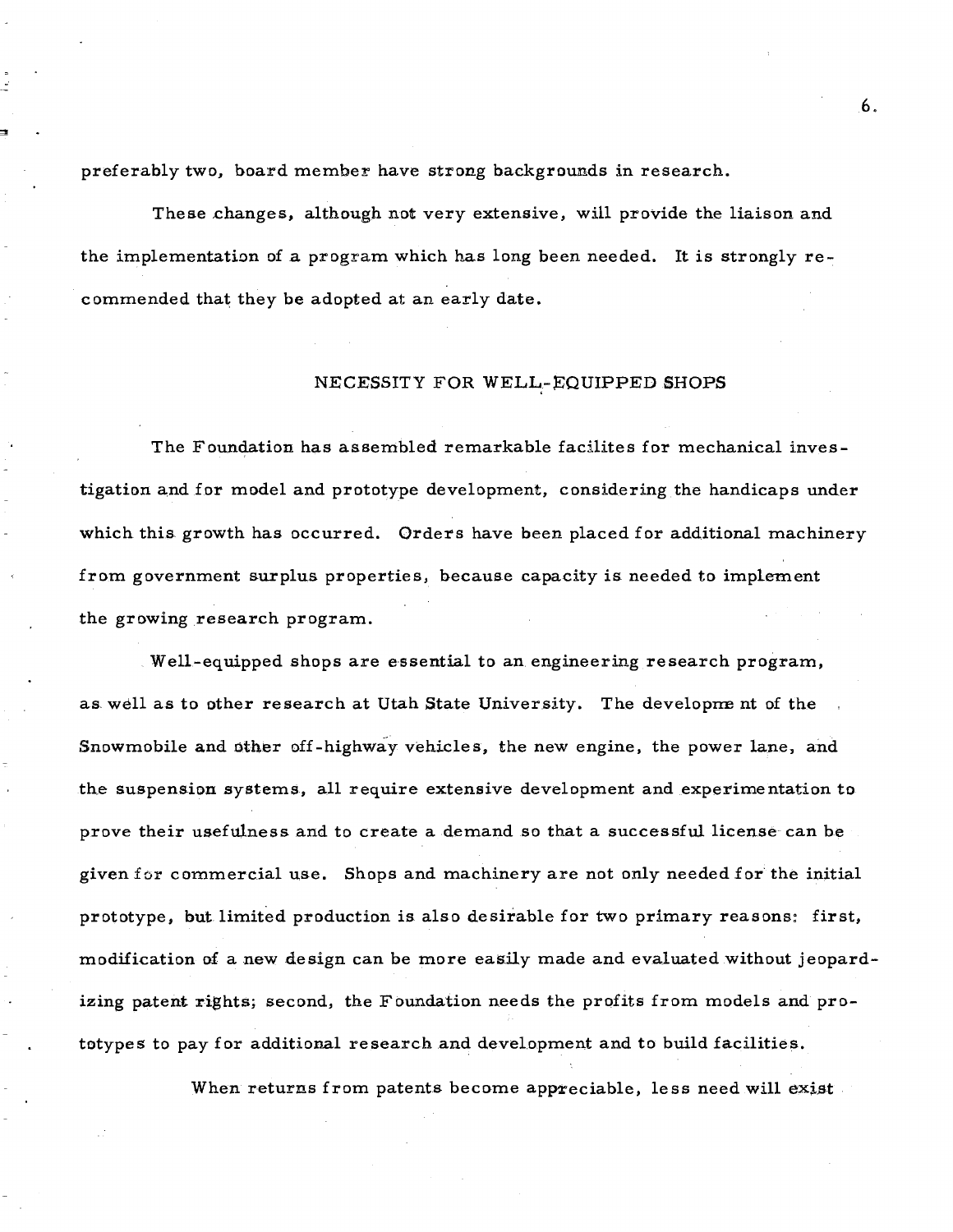for production. However, until sizable patent royalites are a reality, the principal financing of the Foundation must come from profits obtained from construction of models and preproduction refinement of units--for without it the Foundation cannot exist.

#### LAND AND BUILDINGS NEEDED .FOR EXPANSION

The increasing program of the research Foundation and the Engineering Experiment Station requires a suitable area where this activity can be conducted. The undesirability of the present location of the Research Foundation is well known. The encroachment of dormitories and buildings for academic instruction near the Engineering Building make this area undesirable. The research development and fabrication program of the Foundation and of much of the other Engineering research will always be noisy and thereby require relative isolation.

The most feasible, and indeed the ideal area for the Research Foundation and for an expanding program of  $\mathbb{F}_n$  gineering research is the thirty-two acres of land belonging to Ernest Wuthrich.o; n the "Island" near the Hydraulics and Canal Lining LaboratDries. This area is ideally located for several reasons: 1) Comparative isolation; 2) Proximity to the Hydraulics and Canal Lining Laboratories, both of which will require near-by shops; 3) Proximity to the main campus; 4) This 32-acre area is sufficiently large to permit expansion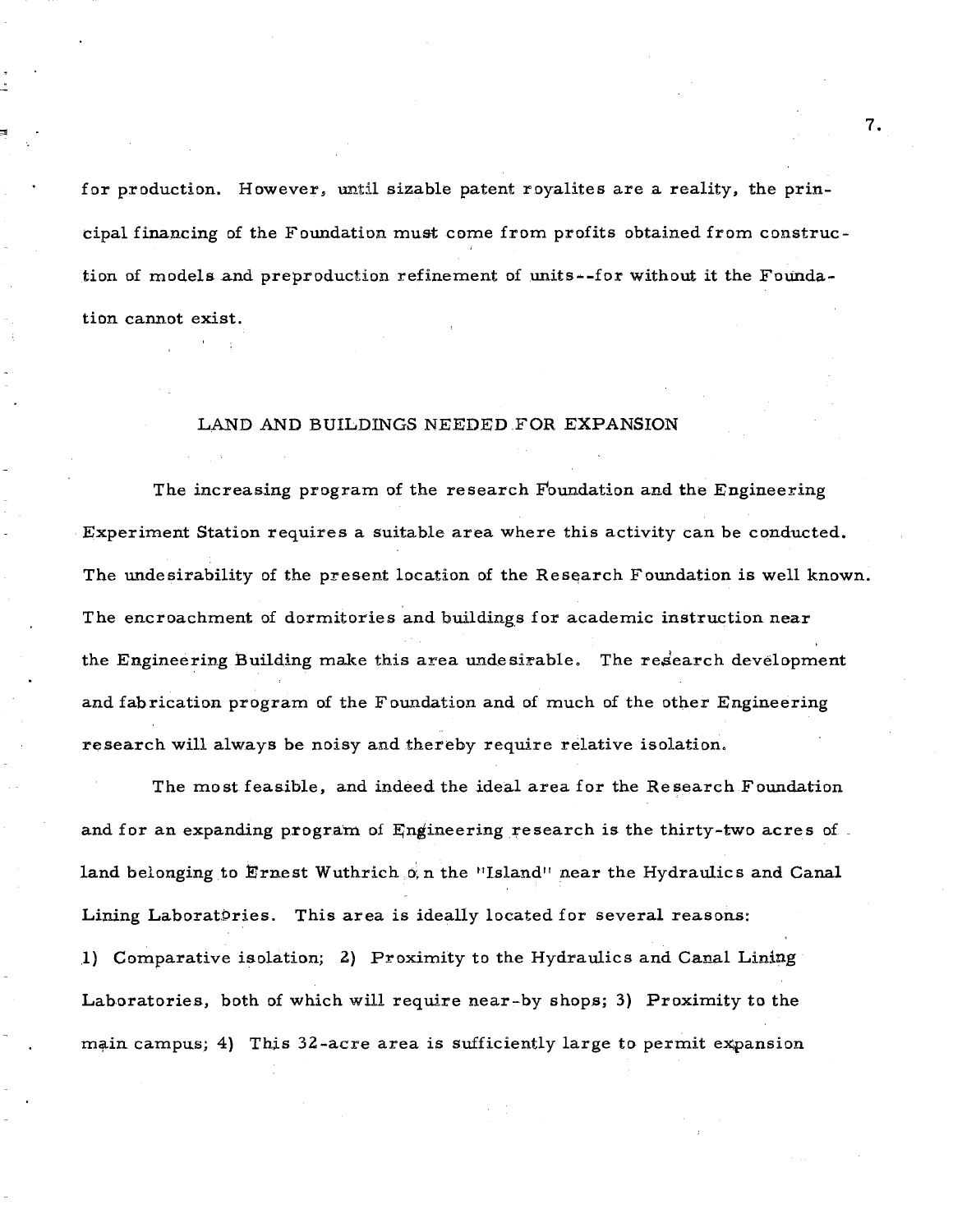and development for several years without requiring additional purchases of residential properties.

Acquisition of the Wuthrich property is the key to an integrated Foundation and general engineering research program; without it, neither program can sustain but very limited additional growth.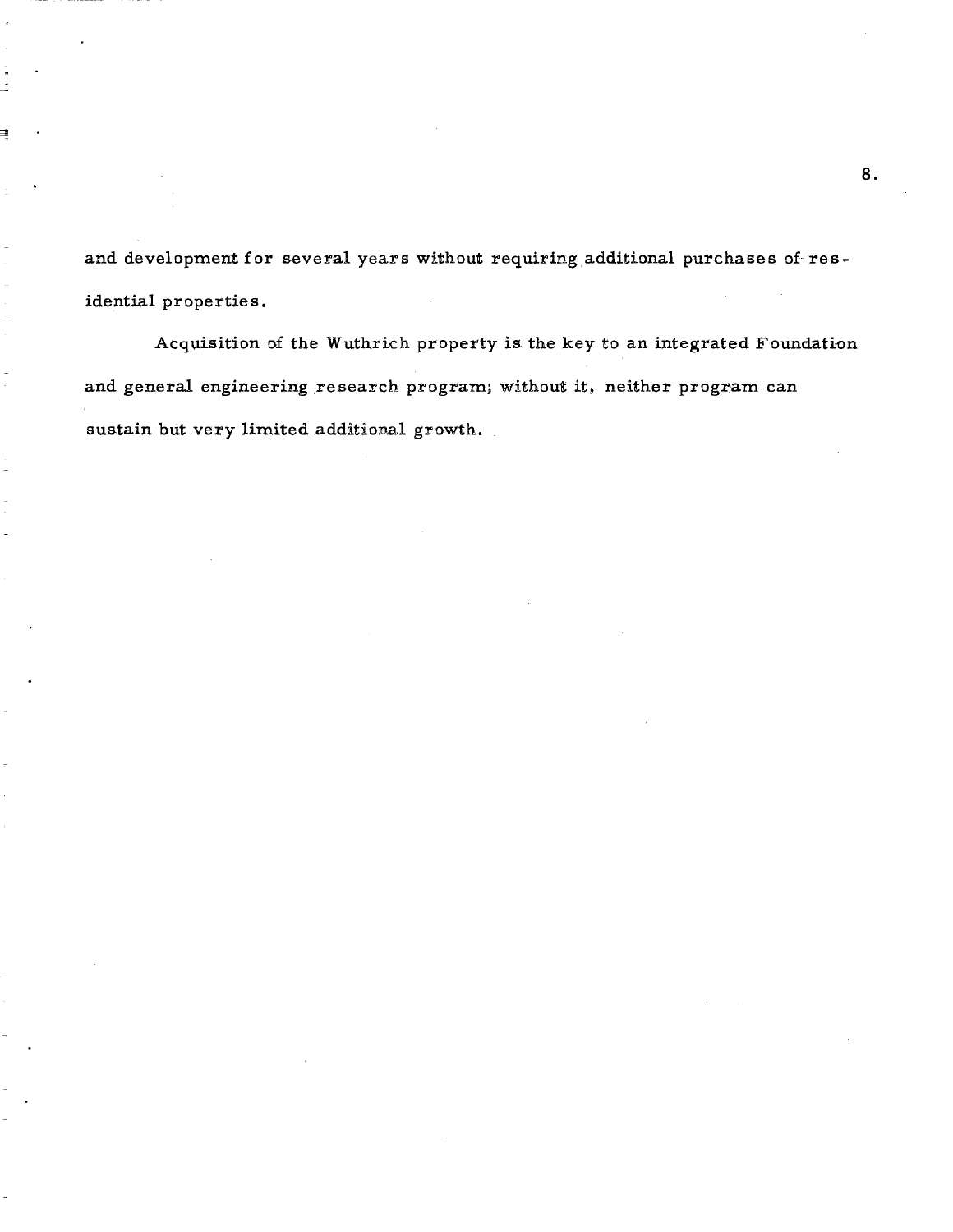#### SUMMARY OF MAJOR NEEDS

# 1. Coordinate Engineering Experiment Station and Utah Scientific Research Foundation

The programs of the Experiment Station and the Research Foundation need to be more effectively integrated. Each organization needs the support of the other. The Research Foundation needs the professional. and management assistance that can be offered by the engineering staff, and the Experiment Station needs more effective liaison with the shops and inventive capabilities of the Foundation staff.

There are many reasons why this coordination should be accomplished at an early date.

One of the most pressing needs is the development of the engine utilizing the motion transformer. A contract now pending with the army would be much more favorably received if these two agencies were unified.

Another very pressing reason for coordination is the needs of the Engineering Experiment Station. To implement the program immediately ahead this year, the resources of the Foundation are a necessity.

#### 2.· Consolidation of Engineering Research

1t is difficult to obtain proper coordination between the research supported by University Research and the research of the Engineering Experiment Station. Usually the project leaders are involved in both programs. However, due to the split administration, the desired flexibility is not present. One of the major advantages of a unified engineering research program would be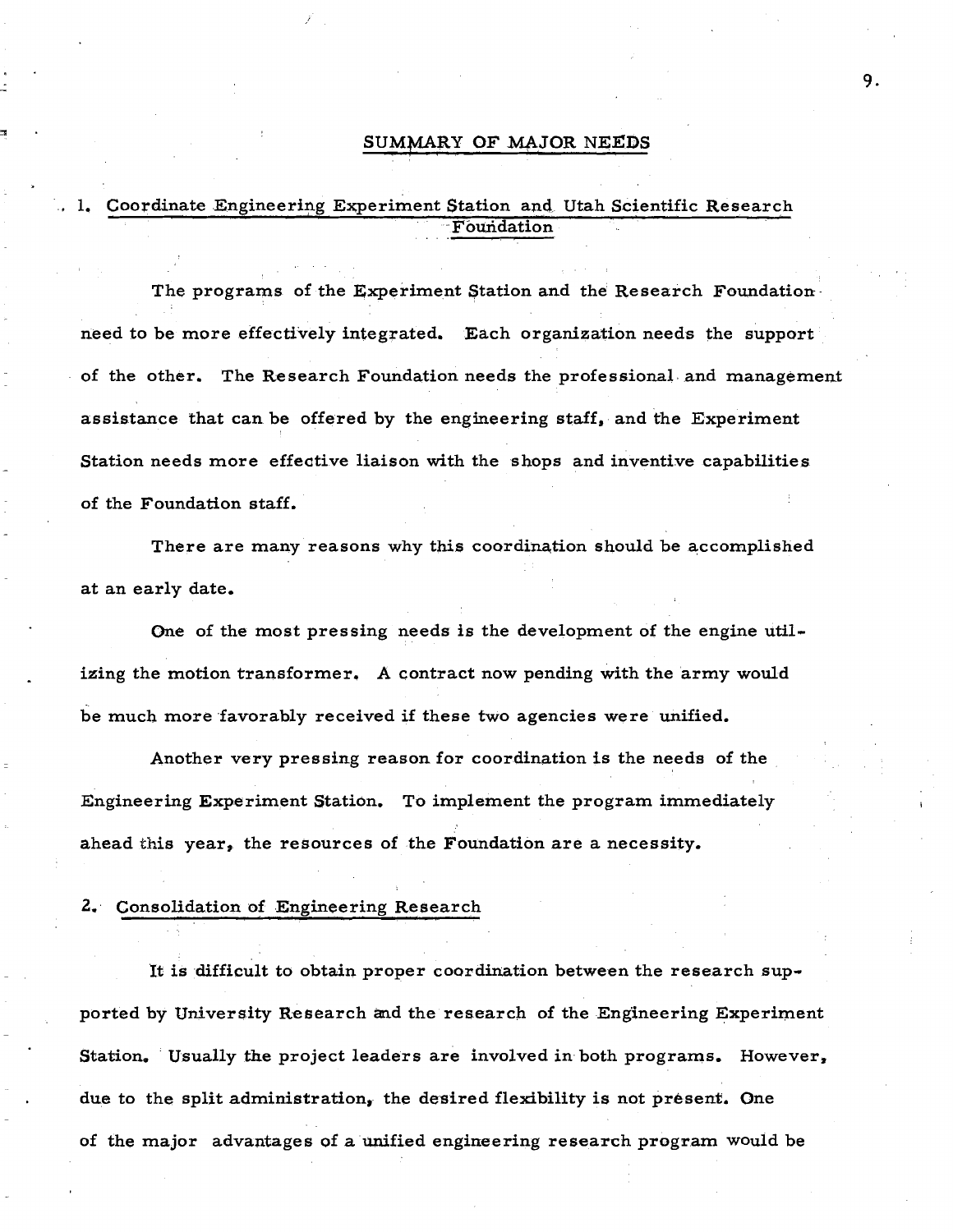#### $2.$  (Continued)

to permit more flexibility to shift Uniform. School Funds from projects where contract support developes to new projects or to projects needing additional support. The operating efficiency measured in terms of research growth would increase considerably by consolidating all Engineering Research.

# 3. Close Research Tie with Departments of Mathematics, Physics, and Chemistry

Close ties are needed between Engineering and the physical sciences. Each needs the support the other can offer. This suggestion does not mean to imply that all research should be coordinated, but rather that channels of administration need to be established permitting free, uninhibited cooperation.

#### Space for Engineering Research

Plans for the immediate future must include space for engineering research. It will not be long before the existing space will no longer house the research staff and program. The hydraulics laboratory, if significant construction is initiated in the next biennium, will meet the needs in fluid mechanics, irrigation, and drainage. However. the needs in mechanical engineering cannot be met unless additional space is allocated. The Ernest Wuthrich property near the site of the hydraulics laboratory is needed as the nucleus for the mechanical engineering research program. The Foundation should also center here. The programs of the Foundation (the engine, power lane, and special vehicles)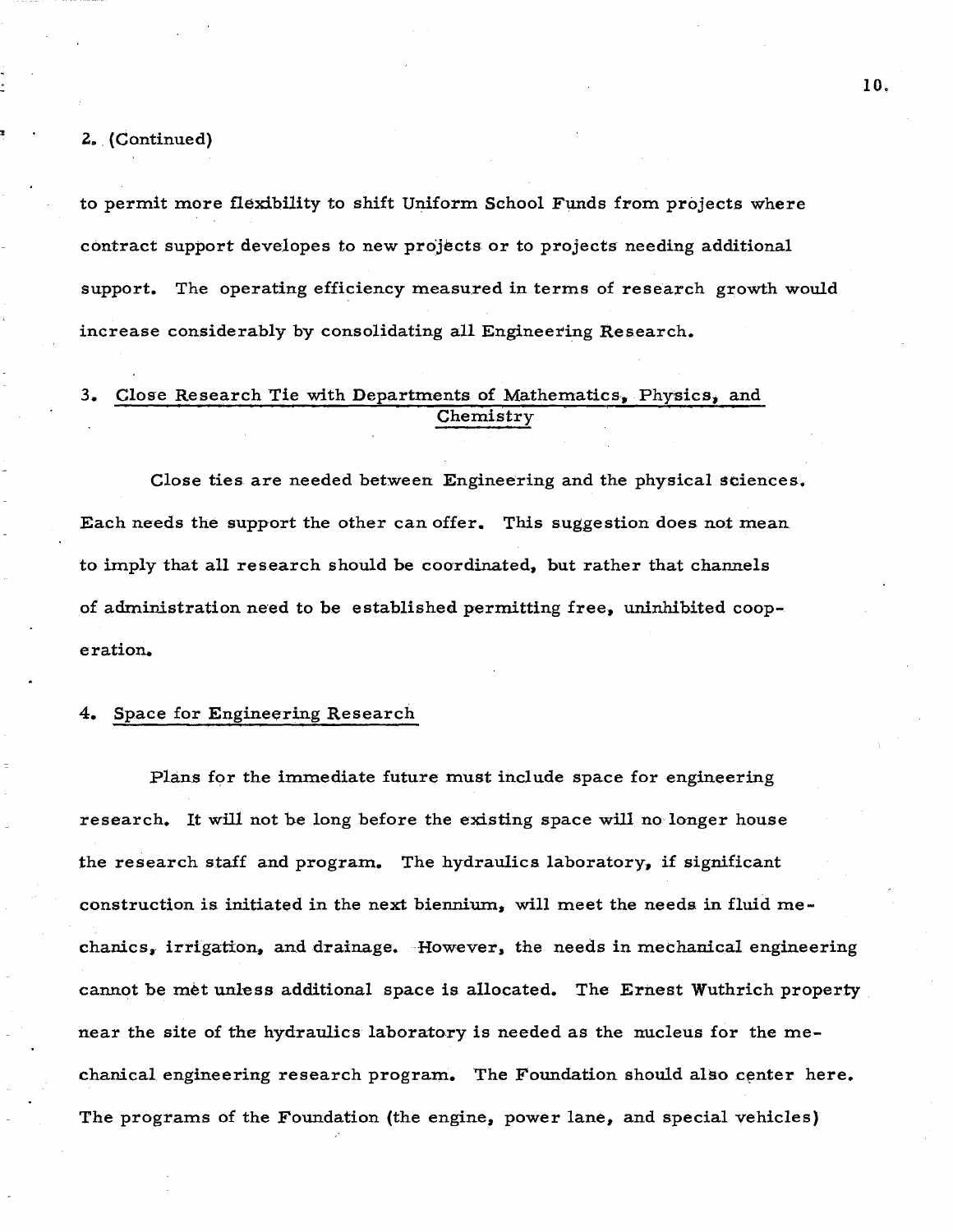#### 4. (Continued)

would he an excellent spring-board for an effective mechanical engineering research program. Also, the shops of the Foundation need either to be near the hydraulics laboratory or separate shops will need to be built. It would be a duplication of facilities and a waste of potential not to utilize fully the shops of the Research Foundation in the research program of the Engineering Experiment Station.

#### 5. Professional Secretarial Help

An indispensible need exists for professional., experienced secretarial assistance. Sufficient salary must be paid to insure adequate help.

#### 6. Additional Management Staff

The program of engineering research has grown to the point where additional management is indispensible. Numerous prospects for research are developing which cannot be carried to a fruitful conclusion because of a lack of staff time. Existing staff are so loaded with academic programs that they do not have the time to devote to potential projects.

Much of the detail of preparing reports, estimates, and business contacts could be carried by an individual specializing in these matters. Quarterly reports could be published and brochures prepared. Several programs which are ndw lagging could be implemented.

#### 7. Additional Research Personnel

Additional research personnel are needed to reduce the load being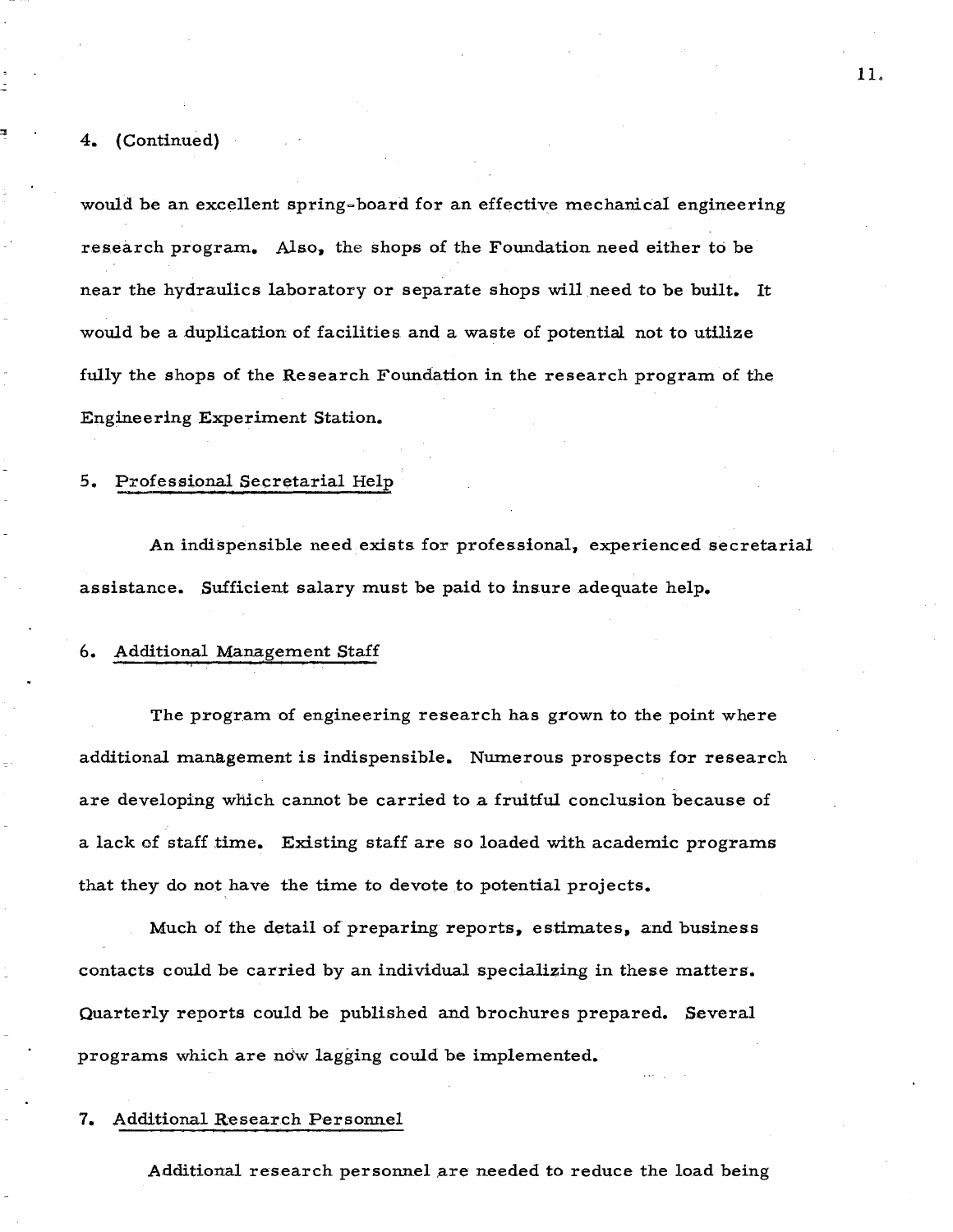7~ (Continued)

carried by the academic staffs. In most cases, the research projects are being carried without appreciable reduction in teaching loads.

Special effort is being made during 1959-60 to use the limited funds available to give relief to staff members who have been carrying extra heavy loads in order to initiate the research program. However. the demands for staff time for new projects appear to be increasing faster than relief is being offered.

#### 8. Quarterly Engineering Research Reports

Sufficient research is now underway to sustain a quarterly publication. Such a publication would strengthen the entire program and could be very helpful in conveying results of research as well as selling research potential.

#### 9. Weekly Research Seminars

Weekly research seminars should be held, both in Civil and Electrical engineering throughout the fall, winter, and spring quarters. Many advantages would be gained.

#### 10. Bulletin and Report Handling Service

Bulletins and reports written by the Engineering staff need to be as sembled and made available for ready access and general distribution.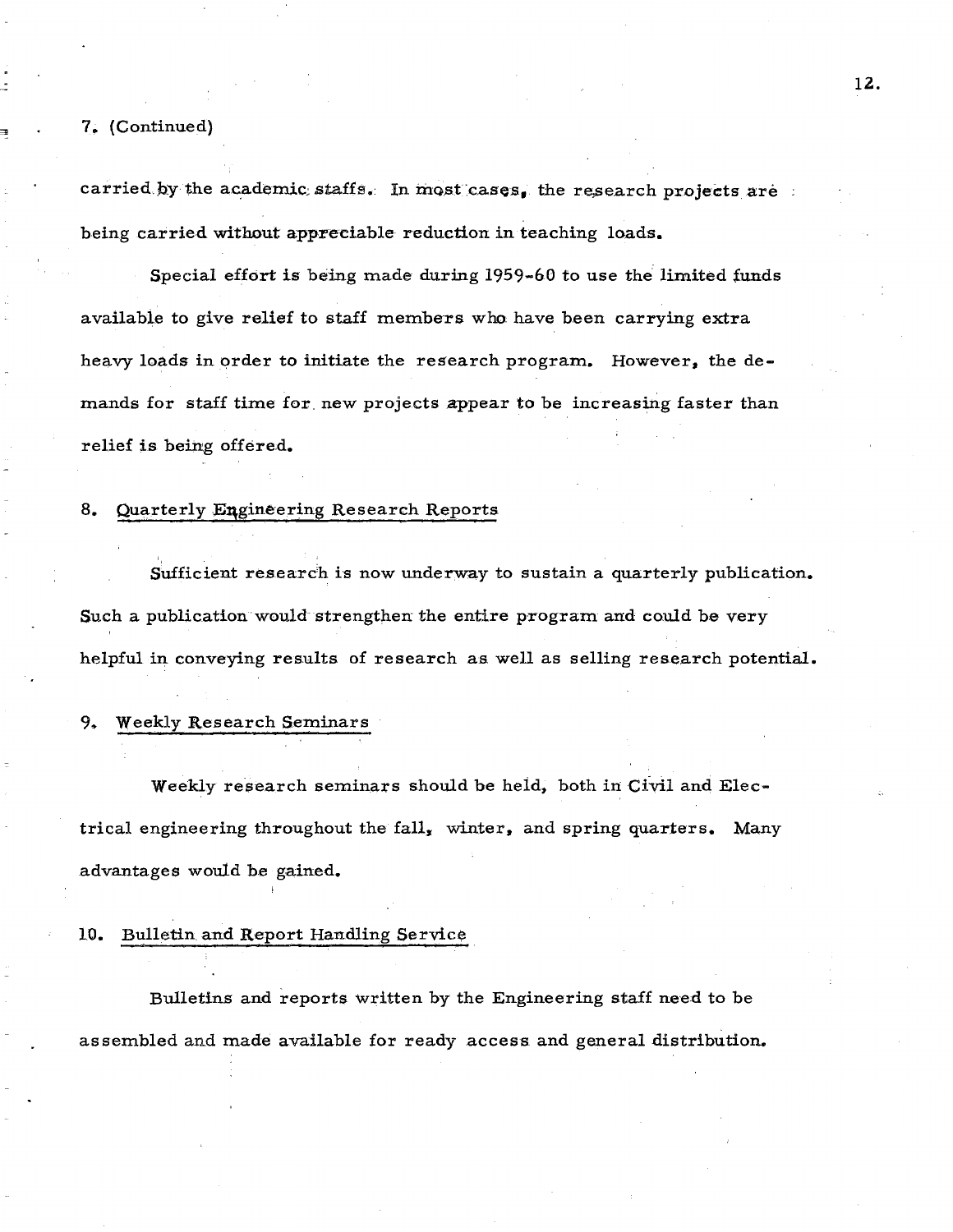| Years                      | Number of Active<br>Projects | Number of Project<br>Leaders | Combined<br>Budget |
|----------------------------|------------------------------|------------------------------|--------------------|
| $1945 - 46$                |                              |                              | 1,700              |
| 1946-47                    |                              | ₩                            | 3/600              |
| 1947-48                    |                              |                              | 4,200              |
| 1948-49                    |                              |                              | 5,200              |
| 1949-50                    |                              |                              | 4,100              |
| 1950-51                    |                              |                              | 3,700              |
| $1951 - 52$                |                              |                              | 1,800              |
| 1952-53                    | 6                            | 5.                           | 2,900              |
| 1953-54                    | 3                            | $\mathbf{3}$                 | 2,500              |
| 1954-55                    |                              |                              | 1,100              |
| 1955-56                    | O                            | O                            | 6.00               |
| 1956-57                    | 2                            | 5                            | 2,000              |
| $1957 - 58$ <sup>2</sup> ) | 16                           | 8                            | 17,540             |
| $1958 - 593$               | 19                           | 12                           | 71,687             |
| 1959-60                    | $21^{4}$                     | $12^{4}$                     | 5)<br>96,147       |

Summary of Engineering Experiment Station Program from. 1945 to 1960

325,007 6)

1) Combined budget includes moneys budgeted to and spent by the engineering experiment station, contracts and grants, and funds made available through the University Research Program.

- Z) 1957-5.8 was the year uniform school funds were first' allocated for engineering research.
- 3) In January 1958 the Engineering Experiment Station was reorganized.
- 4) Estimates only Number will increase as the year progresses.
- 5) Funds which are now available (June 1959) for research.
- 6) Funds now available and funds for projects under negotiation and for proposals now being prepared.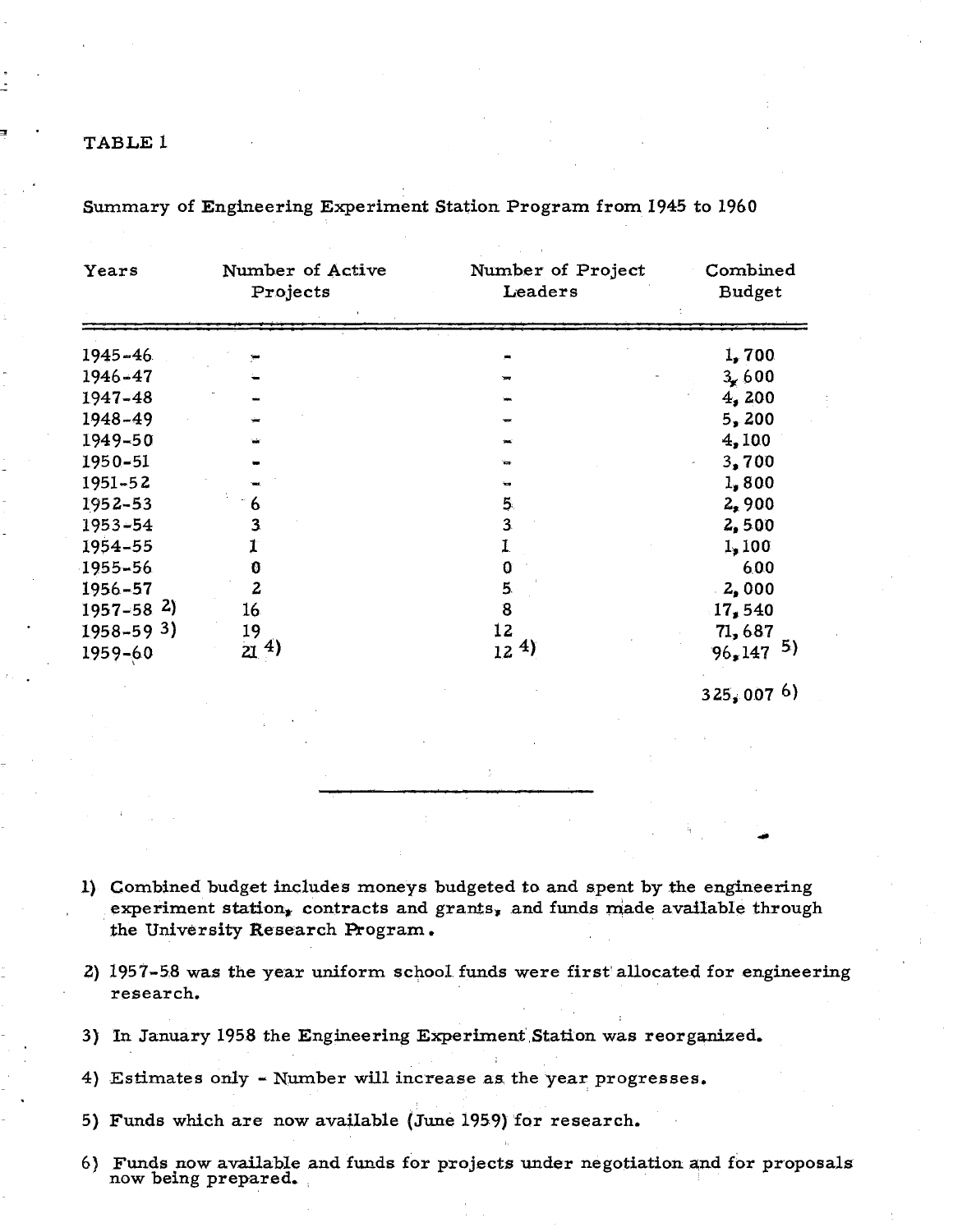Financial Summary of Engineering Experiment Station

|                                                 | $1957 - 58$               | 1958-59                                         | $1959 - 60$                                                        |
|-------------------------------------------------|---------------------------|-------------------------------------------------|--------------------------------------------------------------------|
| Engr. Exp. Sta.<br>Operating<br><b>Salaries</b> | 9,900<br>8,500<br>18,400  | $17_{*}$ 700 <sup>1</sup> )<br>16,608<br>34,308 | 12,400<br>34,680<br>47,080                                         |
| Univ. Research<br>Operating<br>Salaries         | 12,780<br>2,420<br>15,200 | 14,675<br>4,878<br>19,553                       | 16, 495<br>7,420<br>23,915                                         |
| <b>Contract Research</b><br>Secured<br>Expended | 2,000<br>500              | 38,178<br>17,826                                | 3,300                                                              |
| Carried Over<br>Under<br>Development            |                           |                                                 | 21,852<br>$25, 152$ <sup>2</sup> )<br>228,860<br><u>254, 0123)</u> |
| Total                                           | 17,540                    | $\overline{71,687}$                             | 96, 1472<br>325,0073                                               |

1) Including  $$6_*700$  allocated for a quonset building.

2)' Funds which are now available for research.

3) Funds now available and funds for projects under negotiation and for proposals now being prepared.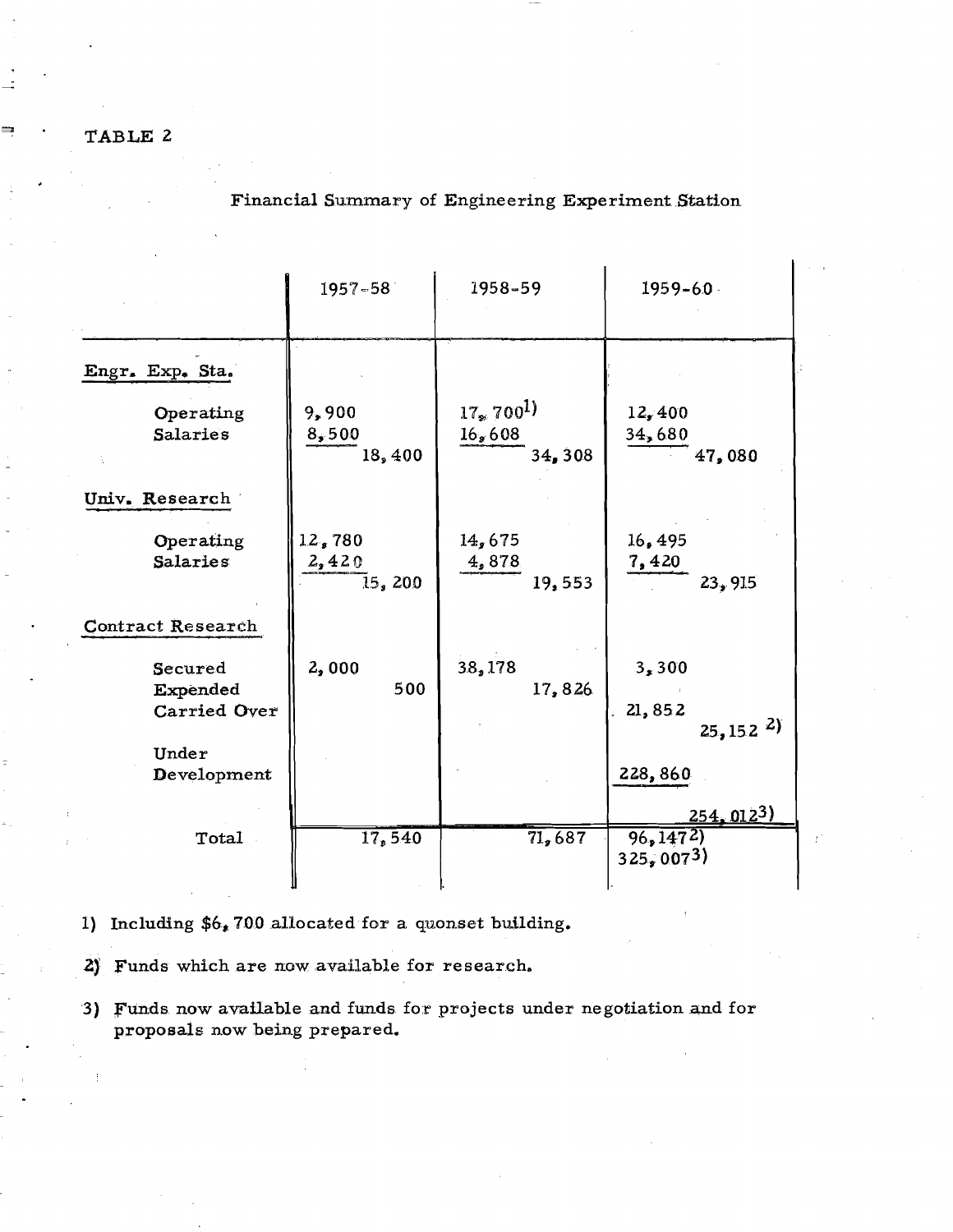Contract Research of the Engineering Experiment Station

|                                    | $1957 - 58$ |      |              | $1958 - 59$        | $1959 - 60$  |        |                                       |
|------------------------------------|-------------|------|--------------|--------------------|--------------|--------|---------------------------------------|
|                                    | Contr.      |      | Contr.       |                    | Contr.       | Contr. | Contr. under                          |
|                                    | Sec.        | Exp. |              | Sec. Exp.          | Carried over | Sec.   | Development                           |
| Rainbird                           | $2,000$ 500 |      |              | 1,500              |              |        |                                       |
| Portland Cement Co.                |             |      | 5,000 2,808  |                    | 2,192        |        | $5,000^{1}$                           |
| Ideal Cement Co.                   |             |      | 2,500        | 2,500              |              | 2,500  |                                       |
| Utah State Road<br>Commission      |             |      | 4,000        | 1, 526             | 2,474        |        | $10,000^{1}$                          |
| Thiokol<br>Wellsville              |             |      | 5,978        | 5,978              |              |        | $20,000^{1}$                          |
| Mendon Canal<br>Behner Block Co.   |             |      |              |                    |              | 800    | 2,500                                 |
| U.S. Steel Co.<br>Morrison-Knudsen |             |      |              |                    |              |        | 5,000<br>25,000                       |
| NSF-Back Scatter-<br>Clark         |             |      | 20,700 3,514 |                    | 17,186       |        |                                       |
| Tidement-<br>Flammer               |             |      |              |                    |              |        | $21, 360^1$                           |
| Surface Irrig-<br>Hansen           |             |      |              |                    |              |        | 15,000                                |
| Tumbling Flow-<br>Peterson         | Ŧ.          |      |              |                    |              |        | 15,000                                |
| Diamond Ord. Fuze<br>Lab - Clark   |             |      |              |                    |              |        | $25,000^{1}$                          |
| AF Cambridge-Baker                 |             |      |              |                    |              |        | 65,000 <sup>1</sup> $(2 \text{ yrs})$ |
| Office Naval Res-<br>Clark         |             |      |              |                    |              |        | 20,000                                |
| TOTALS                             | 2,000       | 500  |              | $-38,178$ $17,826$ | 21,852       | 3,300  | 228,860                               |

1) These contracts totaling \$146,000 are well along and completion at an early date is expected.

 $\overline{4}$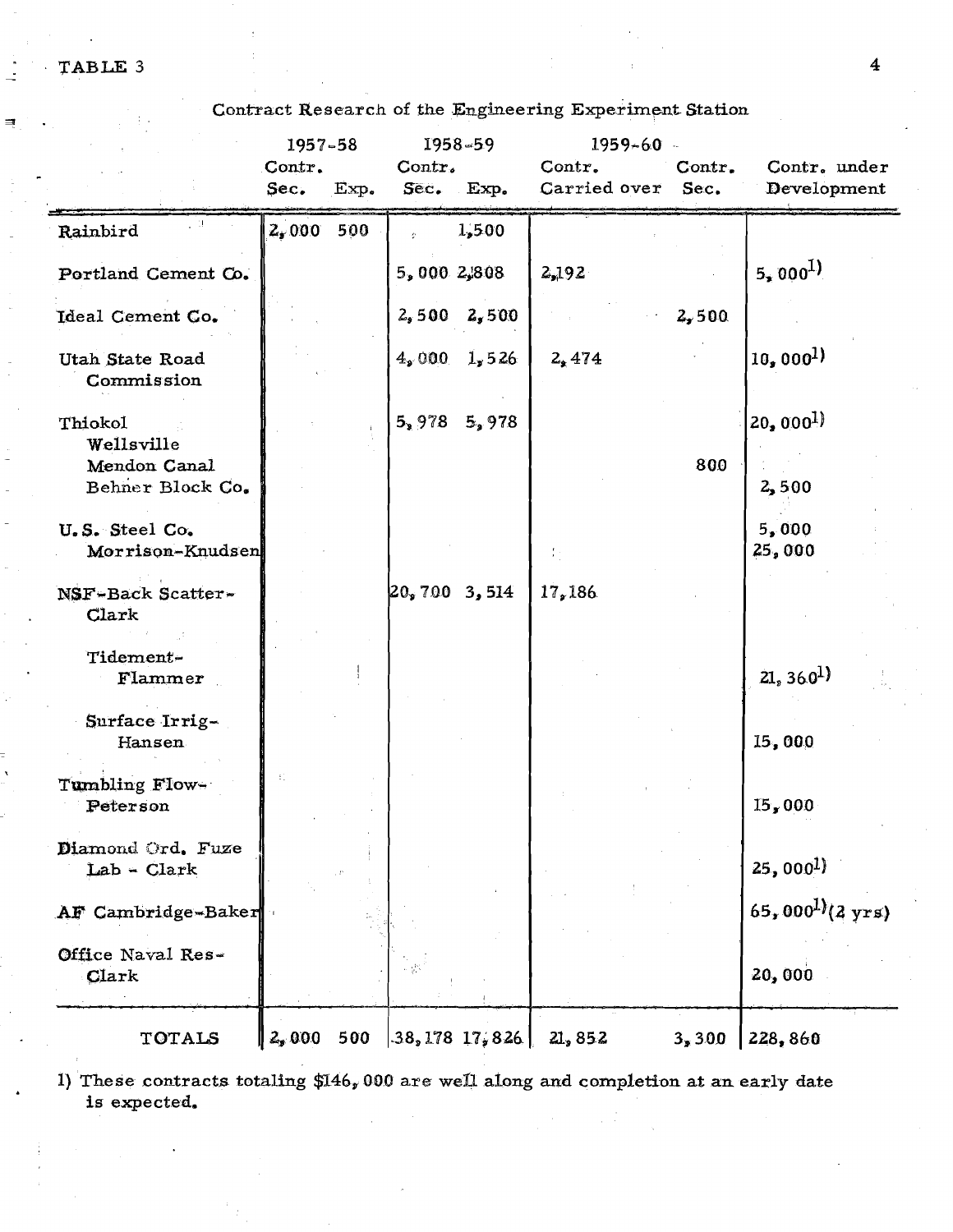Total Gross Income of the Utah Scientific Research Foundation, 1955 to 1959

| Year           | $\sim$ $\sim$ | Amount  |
|----------------|---------------|---------|
| 1955           |               | 118,369 |
| 1956           |               | 176,828 |
| 1957           |               | 238,119 |
| 1958           |               | 228,408 |
| 1959 to May 15 |               | 77,986  |
|                |               |         |

TOTAL 839.710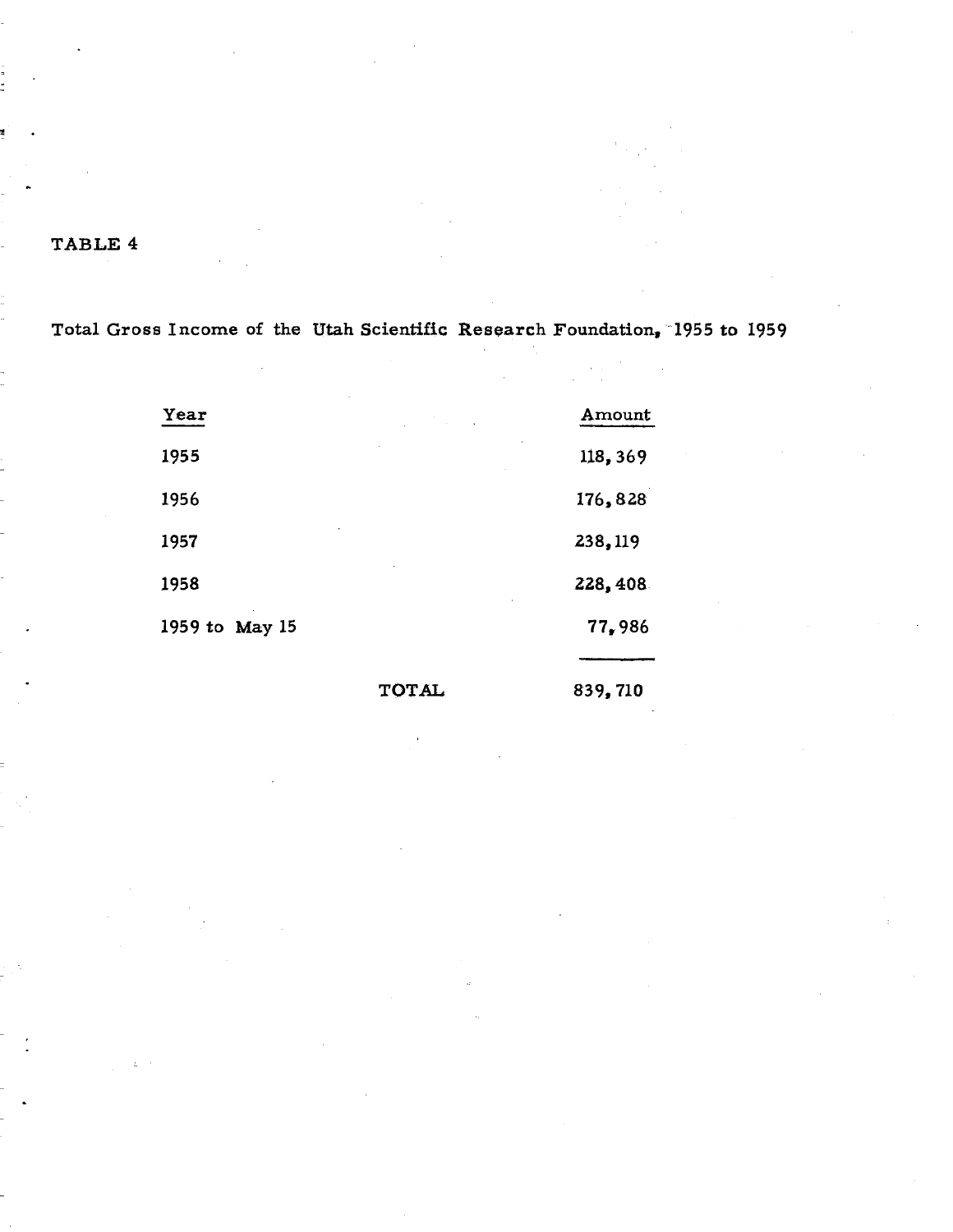Estimated Gross Income of the Utah Scientific Research Foundation during 1959

|     |                                                                              | Unit Price | Total Amount |
|-----|------------------------------------------------------------------------------|------------|--------------|
| ı.  | Jesse Carr, San Francisco, California<br>(1 vehicle)                         | \$6,000.   | \$6,000.     |
| 2.  | West Coast Transmission Company<br>(1 vehicle)                               | 6,000.     | 6,000.       |
| 3.1 | Western Electric<br>(16 vehicles) Does not include spare parts               | 7,000.     | 112,000.     |
| 4.  | Ballistic Missiles Early Warning System<br>$(3 \text{ vehi } c1 \text{ es})$ | 6,000.     | 18,000.      |
| 5.  | Soil Conservation Service<br>(2 vehicles)                                    | 6,000.     | 12,000.      |
| 6.  | Federal Electric<br>(30 machines) Does not include spare parts               | 7,000.     | 210,000.     |
| 7.  | Engine Development                                                           |            | 100.000.     |
| 8,  | Thiokol (wheel suspension)                                                   |            | 60,000.      |

**TOTAL** 

 $$524,000.$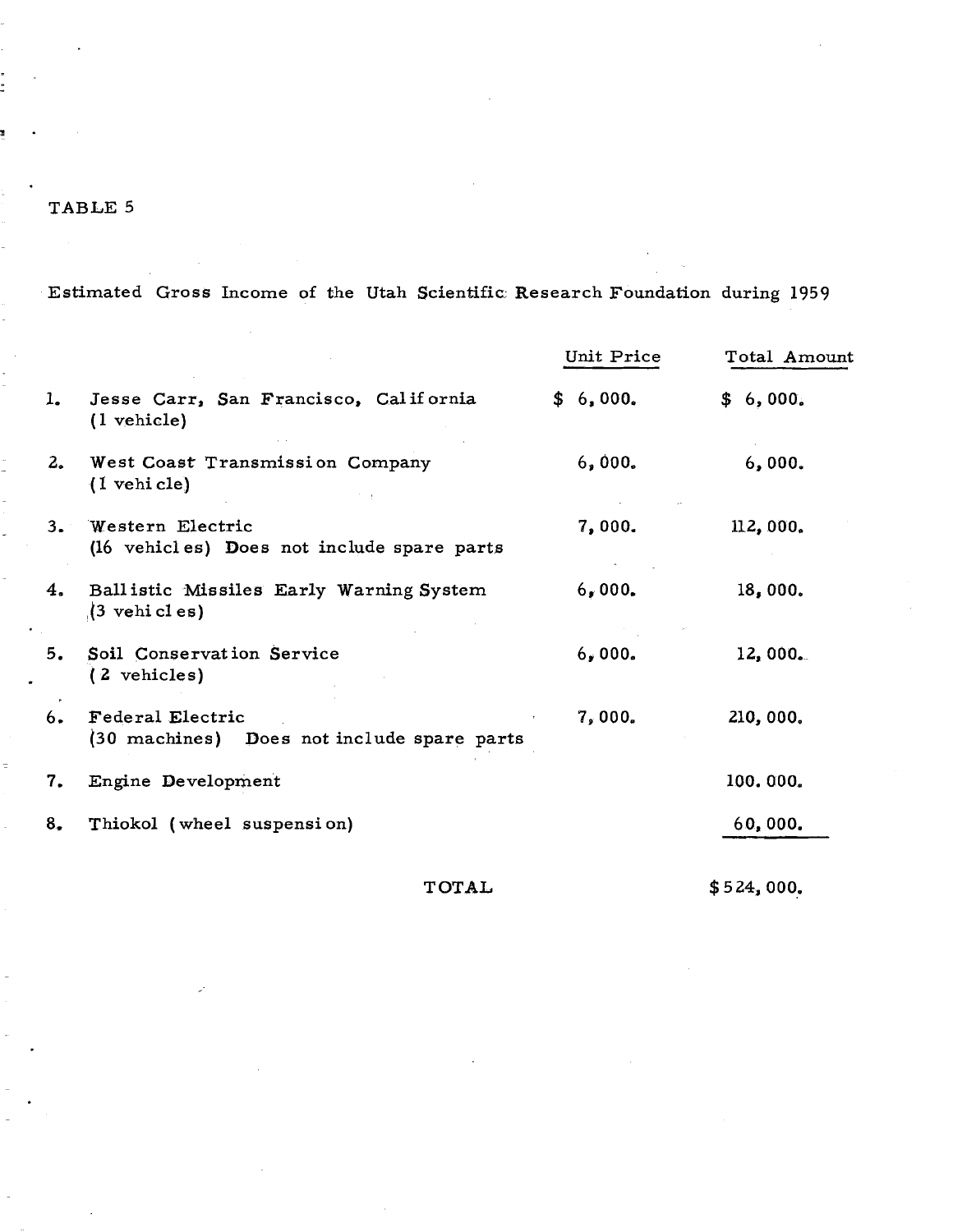$\overline{a}$ 

# RESEARCH PROJECTS

# ENGINEERING EXPERIMENT STATION

Ť.

# July, 1957 to July, 1959

# Civil Engineering Research Project Numbers

| No. Date | Title                                                                                                                    | Leader                            |
|----------|--------------------------------------------------------------------------------------------------------------------------|-----------------------------------|
|          | $EC-1$ 7/57 Pozzolans as a Natural Resource of the State of Utah (U-22)                                                  | W. Cordon                         |
|          | EC-27/57 Ability of Concrete made from Materials of the State of Utah<br>to Resist Deterioration by Freezing and Thawing | W. Cordon                         |
|          | EC-3 7/57 Testing and Training Program in Concrete and Bituminous<br>Materials                                           | W. Cordon                         |
|          | EC-4 7/57 Hydraulics of Surface Irrigation (U-82)                                                                        | V. Hansen                         |
|          | EC-5 7/57 Evaluation of Ground Water Problem in a Non-homogeneous,<br>An-isotropic Media Using a Variable Resistance     | V. Hansen                         |
|          | EC-6 7/57 Development of Low-cost Equipment for Water Measurement                                                        | V. Hansen                         |
|          | EC-7 7/57 Negative Skin Friction along Piles due to Consolidation of<br>Surrounding Clays                                | R. Watkins                        |
|          | EC-8 7/57 Investigation of the Hydraulic and Mechanical Characteristics<br>of Sprinklers                                 | V. Hansen                         |
|          | EC-9 7/57 Mathematics of Steady Flow toward an Unconfined Well (U-81)                                                    | V. Hansen                         |
|          | EC-10 7/57 Development of Equipment to Determine Resistance to Denting<br>Characteristics of Aluminum Pipe               | J. Bagley<br>E. Rich<br>V. Hansen |
|          | EC-Il 7/57 Irrigation Principles and Practices                                                                           | O. Israelsen                      |
|          | EC-14 1/58 Evaluation of Gravel Envelopes for Wells                                                                      | D. Peterson                       |
|          | $EC - 15$ 1/58 The Dynamics of Turnbling Flow (U-80)                                                                     | D. Peterson                       |
|          | EC-16 1/58 Deflection of Rocket Adapters Under Static Loads                                                              | R. Watkins                        |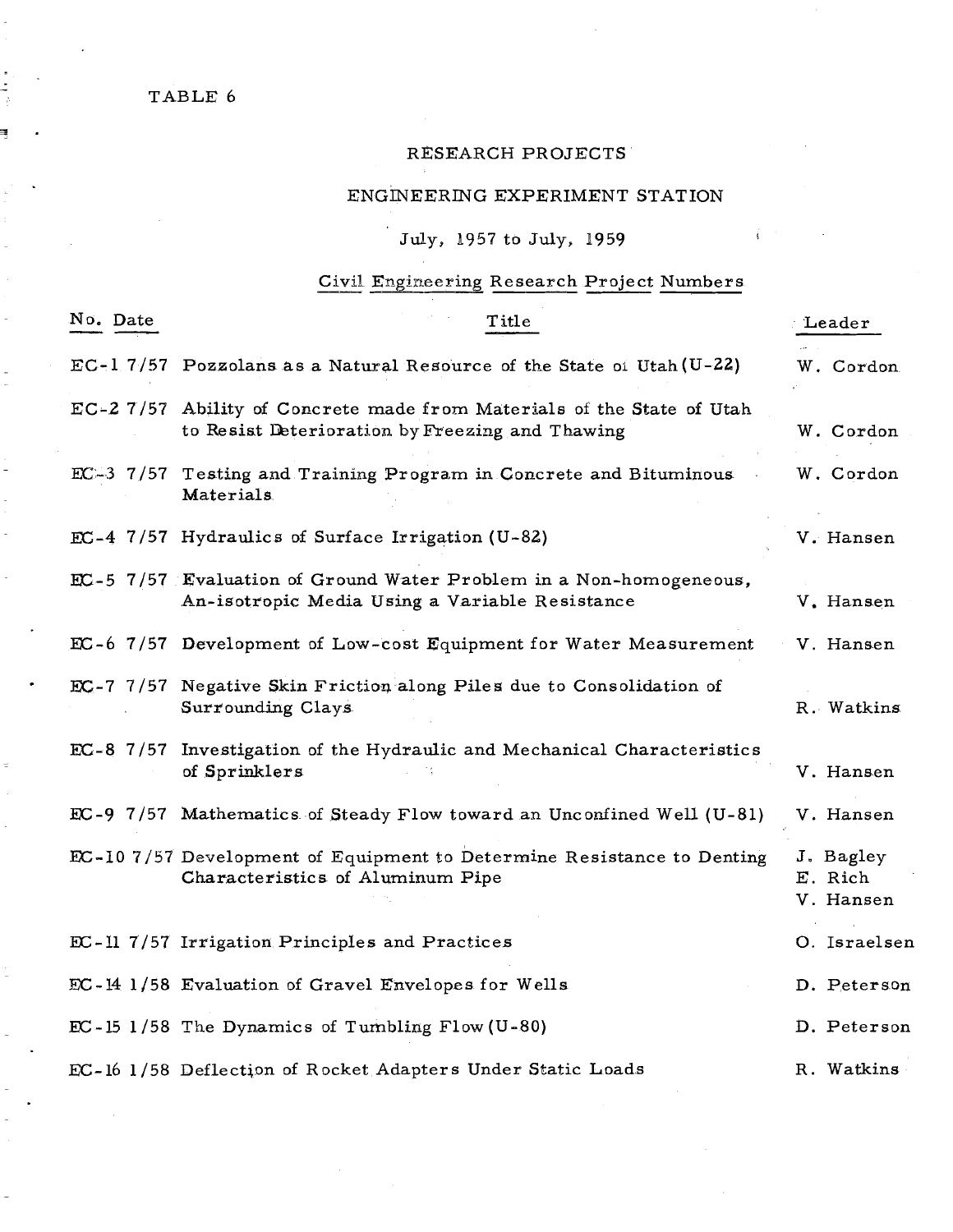# TABLE 6 (continued)

ż.

3

# Civil Engineering Research Project Numbers' (Continued)

| No.     | Date | Title                                                                                                                                                                                                 | Leader          |
|---------|------|-------------------------------------------------------------------------------------------------------------------------------------------------------------------------------------------------------|-----------------|
| $EC-17$ |      | 1/58 Basic Properties and Quality Control of Concrete and Concrete<br>Mortars (U-83)                                                                                                                  | W. Cordon       |
| $EC-18$ |      | 1/58 Coupling for Flexible Pipe                                                                                                                                                                       | V. Hansen       |
| $EC-19$ |      | 7/58 Relative Productive Value of Land                                                                                                                                                                | V. Hansen       |
| $EC-20$ |      | 7/58 Effectiveness of Evaporation from Ground Foliage in Reducing<br>Soil Moisture Depletion                                                                                                          | V. Hansen       |
| $EC-21$ |      | 7/58 Measurement of Flow from a Horizontal Pipe by the Coordinate<br>Method                                                                                                                           | V. Hansen       |
| $EC-22$ |      | 7/58 Mechanics of Transpiration                                                                                                                                                                       | V. Hansen       |
| $EC-23$ |      | 7/58 Durability of Soil-cement Constructed of and on Sulfate Soils<br>--Portland Cement Association                                                                                                   | W. Cordon       |
| $EC-24$ |      | 7/58 Quality Control of Concrete for Utah Highways                                                                                                                                                    | W. Cordon       |
| $EC-25$ |      | 10/58 Ideal Cement Company Fellowship                                                                                                                                                                 | W. Cordon       |
| $EC-26$ |      | 3/59 Development of Irrigation Water Meter                                                                                                                                                            | J. Christensen. |
| $EC-27$ |      | 4/59 Seepage Losses in Wellsville-Mendon Canal                                                                                                                                                        | A. Bishop       |
| $EC-28$ |      | 4/59 Hydraulics of Flow in Sprinkler Systems                                                                                                                                                          | J. Christensen  |
| $EC-29$ | 7/58 | The Influence of Basic Soil Characteristics on Mechanical<br>Performance of Flexible Cylinders Embedded in Soil Fill<br>$(U-84)$                                                                      | R. Watkins      |
| $EC-30$ |      | 7/59 A Study of the Effect of the Properties of Various Natural<br>and Manufactured Sediments on the Attenuation of an Ultra-<br>sonic Plane Wave Passing Through a Sediment Suspension-<br>$(U-100)$ | G. Flammer      |

# General Administrative

 $ES-1$ 

Administration

Staff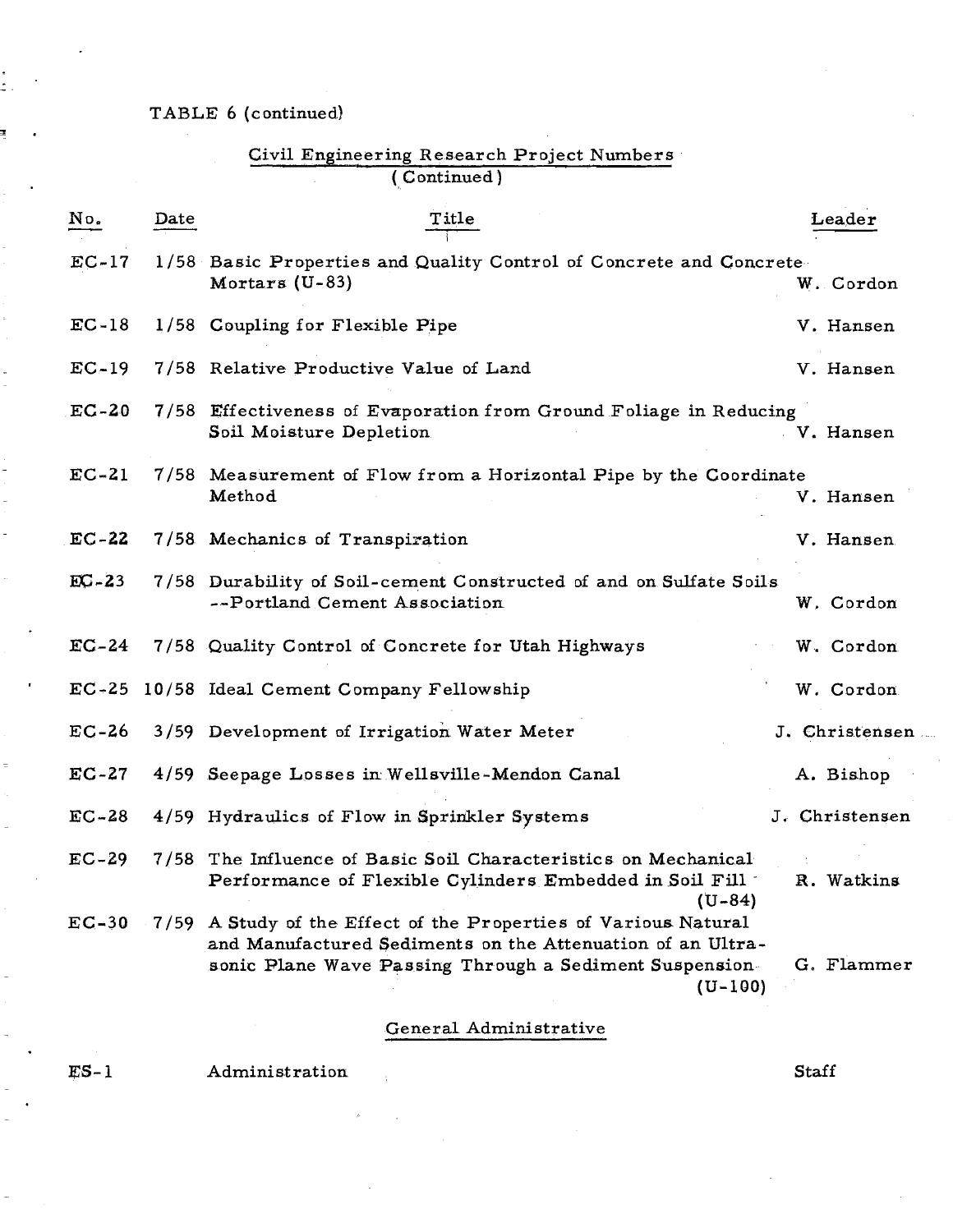TABLE 6 (continued)

# General Administrative

| No.       | Date | Title                                                                                                                                                 |       | Leader               |
|-----------|------|-------------------------------------------------------------------------------------------------------------------------------------------------------|-------|----------------------|
| $ES-2$    |      | Development                                                                                                                                           | Staff |                      |
| $ES-3$    |      | Development of Hydraulics Laboratory                                                                                                                  | Staff |                      |
| $ES-5$    |      | Utah Scientific Research Foundation - Cooperative Grant                                                                                               |       |                      |
|           |      | Electrical Engineering Research Project Numbers                                                                                                       |       |                      |
| $EE-1$    | 7/57 | Report on a Development in New Metal Soil Contacts to Reduce<br>Electrical Resistance (U-21)                                                          |       | B. Watkins           |
| $EE-2$    |      | 7/57 Introduction to Electrical Engineering (Book)                                                                                                    |       | B. Watkins           |
| $EE-3$    |      | 7/57 A Study of Upper Atmosphere Ionization Patches by Radio<br>Methods (U-30)                                                                        |       | C. Clark<br>L. Cole  |
| $EE-4$    |      | 7/57 A Snow Survey Telemetering System(U-79)                                                                                                          |       | L. Cole              |
| $EE-5$    |      | 7/57 The Development of Equipment and Techniques for<br>Electro Fishing $(U-50)$                                                                      |       | .L. Cole             |
| $EE-6$    |      | 1/58 Development of Stabilization Technique and Design Procedure<br>for High Temperature Operation of Gera ium Transitor Power<br>Amplifiers $(U-85)$ |       | W. Jones             |
| $E E - 7$ |      | 1/58 Use of Mobile Electric Generators on the Farm                                                                                                    |       | B. Embry             |
| $EE-8$    |      | Electromagnetic Resonance in Multiple Dipole Antenna<br>Structures                                                                                    |       | C. Clark<br>W. Jones |
|           |      | Industrial Engineering Project Numbers                                                                                                                |       |                      |

1/58 Evaluation of the Variable Factors Resulting from Altitude O. Slaugh  $EI-1$ Correction in Automotive Carburetion R. France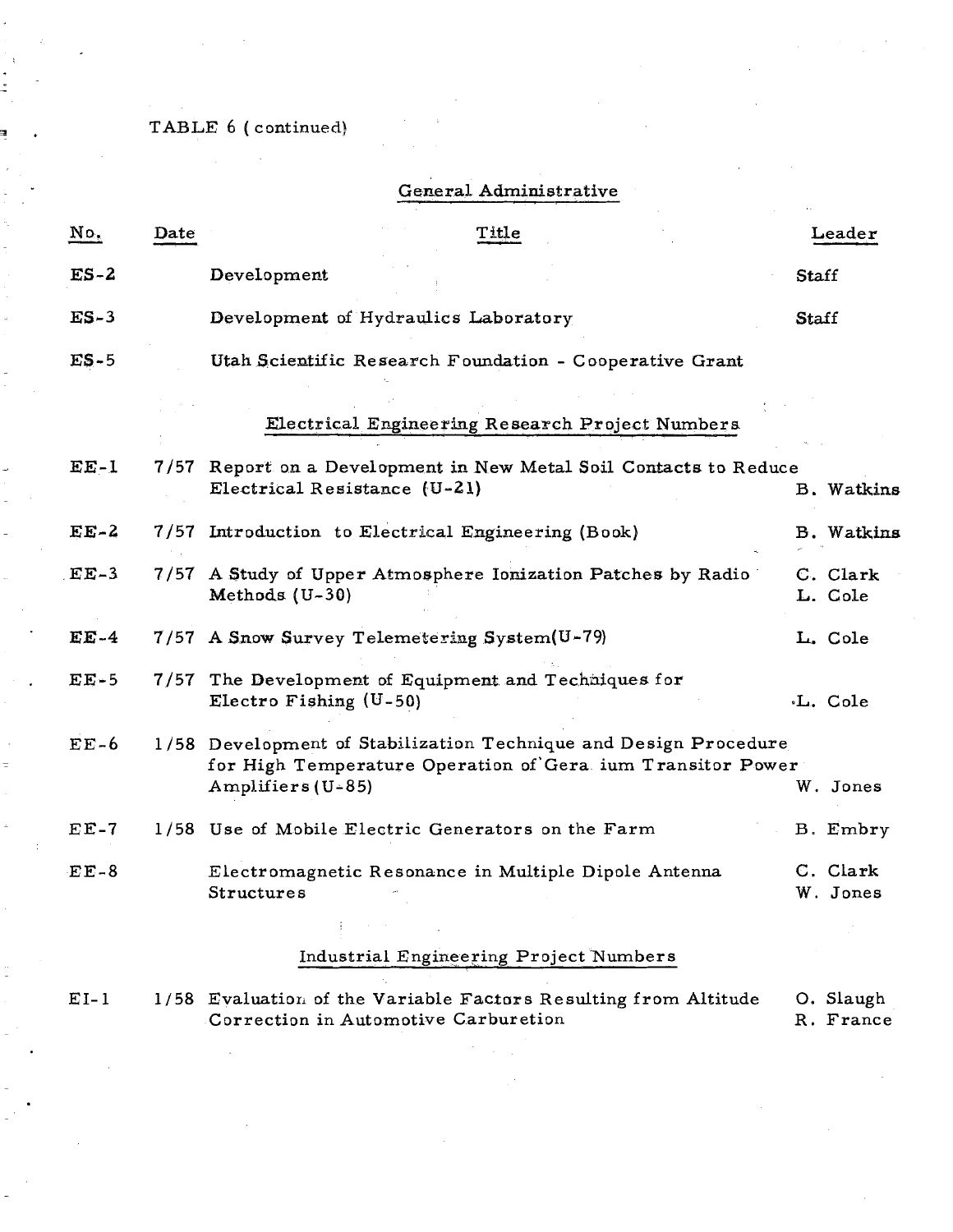$\mathcal{L}^{\text{max}}_{\text{max}}$ 

 $\ddot{\phantom{a}}$ 

 $\mathcal{O}(\mathbb{Z}^2)$ 

 $\Delta \sim 1$ 

 $\sim$ 

 $\mathbf{u}(\mathbf{u})$  and  $\mathbf{u}(\mathbf{u})$  are small that in the following the contribution

the control of the control of the control of

 $\mathcal{F}^{\text{in}}_{\text{in}}$  ,  $\mathcal{F}^{\text{in}}_{\text{out}}$ 

 $\mathbf{H}^{\pm}$ 

|                                                                                                                                    | Research Studies 1952-57 - Engineering Experiment Station | 1952-53          |                                                                                                 |                          |                 |           |                                       |
|------------------------------------------------------------------------------------------------------------------------------------|-----------------------------------------------------------|------------------|-------------------------------------------------------------------------------------------------|--------------------------|-----------------|-----------|---------------------------------------|
| Title of Research                                                                                                                  | Conducted<br>by                                           | Supervised<br>by | Cooperation                                                                                     | Year<br>Completed Degree | For             | Published | Possibility<br>of further work        |
| A Study of Logan Sewage<br>--its disposal and use as<br>irrigation water                                                           | W. B. Shrieder                                            | Bishop           | Equip. Engr.<br>Exp. Sta. City<br>of Logan Cow<br>Pasture Irriga-<br>tion Co. \$300.            | 1955                     | Masters         | No<br>d.  | Further follow<br>up work.<br>Summary |
| The Development of a<br>Large Scale Electrical<br>Fish Collection Apparatus                                                        | W. F. Sigler<br>L. S. Cole<br>Clayton Clark               |                  | Wildlife Man.<br>Elec. Eng. Dept.<br>3 years \$1800                                             | 1956                     |                 | Yes       | Yes<br>Wildlife<br>Journal            |
| Infiltration in Furrow<br>Irrigation as Affected<br>by Furrow Shape, Size<br>of Stream and Moisture<br>Level in the Soil           | C. T. Bourns                                              | Hansen           | Agron. Dept.<br>Agric. Exp.<br>Sta. Eng. Exp.<br>Station \$1100<br>Soil Cons. Service<br>\$1500 |                          | Underway Ph. D. |           |                                       |
| Effect of Temperature and C. Bolingbroke Christiansen Eng. Exp. Sta. 1957<br>Time of Freezing on Strength M. Jensen<br>of Concrete |                                                           |                  | \$1400                                                                                          |                          | Masters         |           | Yes                                   |
| Effectiveness of Evapor-<br>ation from Ground and<br>Foliage in Reducing Soil<br>Moisture Depletion                                | V. Wynn                                                   | Hansen           | Ames Co. \$800 1954<br>Agric. & Engr.<br>Exp. Sta. \$250<br>Div. of Soil<br>Management \$125    |                          | Masters         | No        | Should be<br>published                |

 $\sim 10^{-1}$ 

 $\sim 1-4$  .

and the contract and contract the process and the con-

 $\mathcal{L}^{\mathcal{L}}$ 

 $\sim 10^6$ 

 $\Delta_{\rm c}$ 

i ambal din ar⊵

 $\sim 100$ 

 $\sim 100$  km s  $^{-1}$ 

 $\bullet$  .

 $\sim 10^{-1}$ 

 $\sim 10^{11}$  and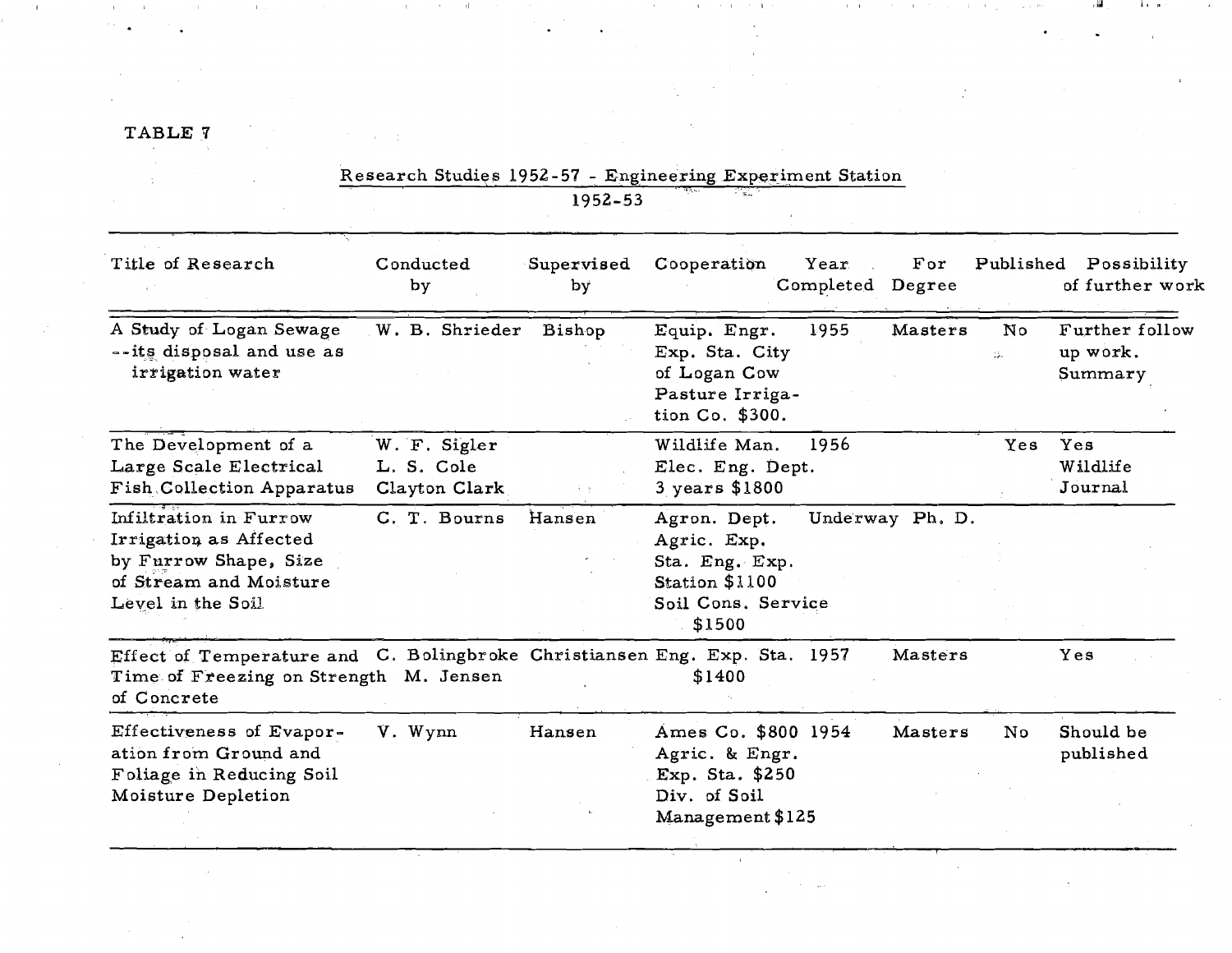TABLE 7 (continued)

| Conducted<br>by                                                                                            | Supervised<br>by.        | Cooperation                                                                                           | Year                                                     | For<br>Degree                                                                | Published Possibility<br>of further work |
|------------------------------------------------------------------------------------------------------------|--------------------------|-------------------------------------------------------------------------------------------------------|----------------------------------------------------------|------------------------------------------------------------------------------|------------------------------------------|
| U. Patil                                                                                                   | Hansen                   | \$250. Div. of<br>\$250.                                                                              |                                                          | Masters                                                                      | No<br>Should be<br>published             |
|                                                                                                            |                          |                                                                                                       |                                                          |                                                                              |                                          |
| An Investigation of Friction N. Paholyohn<br>Losses in Fittings and Valves<br>for Portable Sprinkler Irri- | <b>Bishop</b><br>Greaves | Irrig. Equip.<br>$Co.$ \$1000                                                                         |                                                          | Masters                                                                      | No<br>No                                 |
| Analytical Study of Determin- S. Rizvoi<br>ates of Seepage Line in Earth                                   | Greaves                  | Equipment<br>Purchase                                                                                 | 1954                                                     | Masters                                                                      |                                          |
| Soil Moisture Depletion Pat- Patil                                                                         | Hansen                   | Equipment                                                                                             | 1954                                                     | Masters                                                                      |                                          |
|                                                                                                            |                          |                                                                                                       |                                                          |                                                                              |                                          |
|                                                                                                            |                          | Equipment                                                                                             | 1955                                                     | Masters                                                                      |                                          |
|                                                                                                            | 현                        |                                                                                                       |                                                          |                                                                              |                                          |
| Alloys for Agricultural Use                                                                                |                          | Eng. Exp.<br>Sta. 1                                                                                   | 1957                                                     | Masters                                                                      | In process                               |
| K. Subbayya                                                                                                | Cordon                   | Eng. Exp.<br>Sta.                                                                                     |                                                          | Masters                                                                      |                                          |
|                                                                                                            |                          | Stability of Rocky Ford Dam J. Christiansen Greaves<br>Classification of Hard-Facing C. Bowman Hansen | $1952 - 53$ (continued)<br>1953-54<br>1954-55<br>1956-57 | Completed<br>Eng. Exp. Sta. 1954<br>Soil Management<br>Eng. Exp. Sta. $1954$ |                                          |